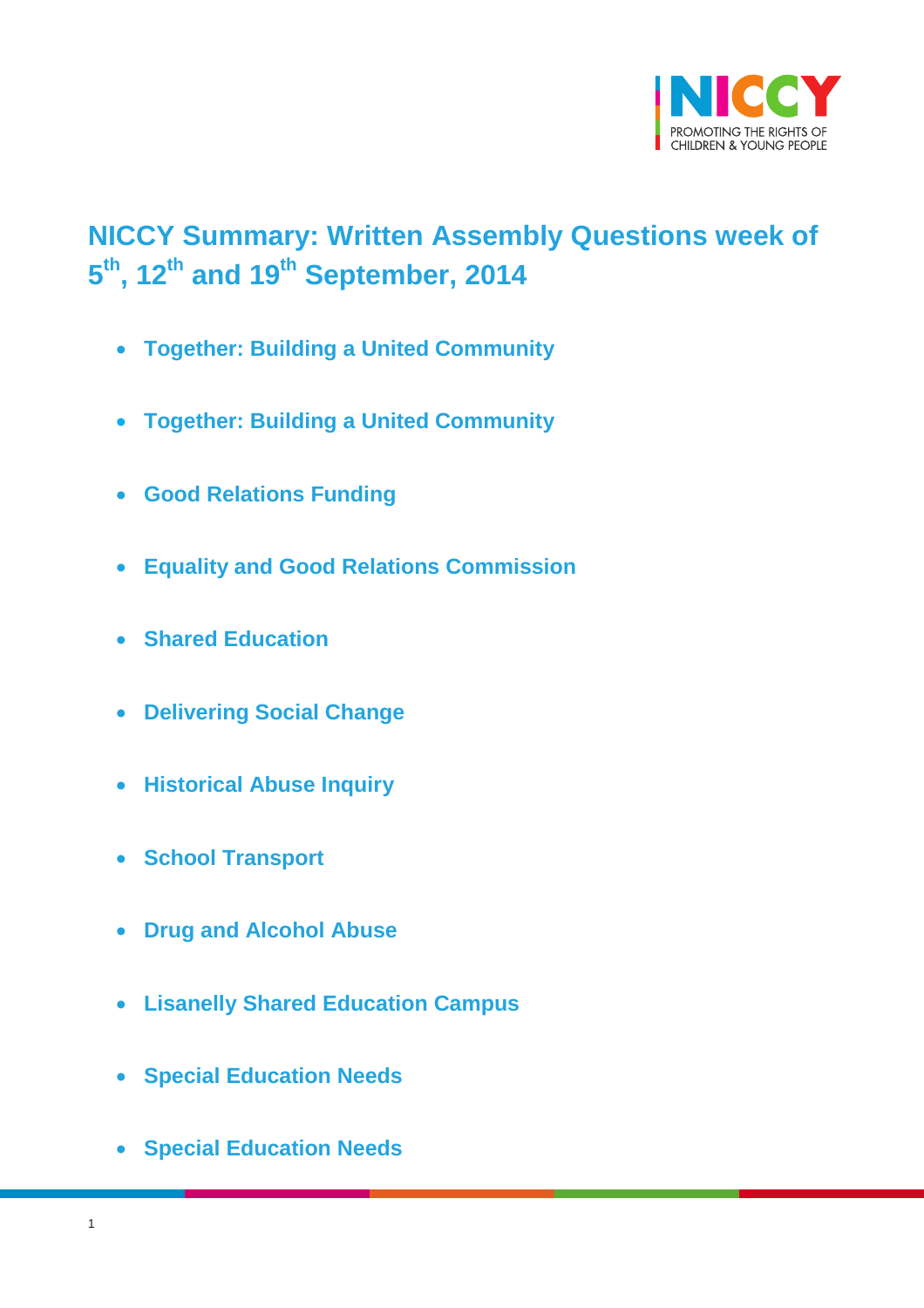

- **[Shared School Campuses](#page-11-0)**
- **[Mental Capacity Bill](#page-12-0)**
- **[Literacy](#page-13-0)**
- **[Bus Service: Kilcoo](#page-14-0)**
- **[Special Educational Needs](#page-15-0)**
- **[Welfare Reform: UNCRC](#page-16-0)**
- **[Budget Cuts](#page-17-0)**
- **[Special Educational Needs](#page-17-1)**
- **[Welfare Reform](#page-18-0)**
- **[Mental Capacity Bill](#page-18-1)**
- **[Mental Capacity Bill](#page-19-0)**
- **[Downs Syndrome](#page-18-0)**
- **[Autism: In-patients](#page-20-0)**
- **[Autism: In-patients](#page-21-0)**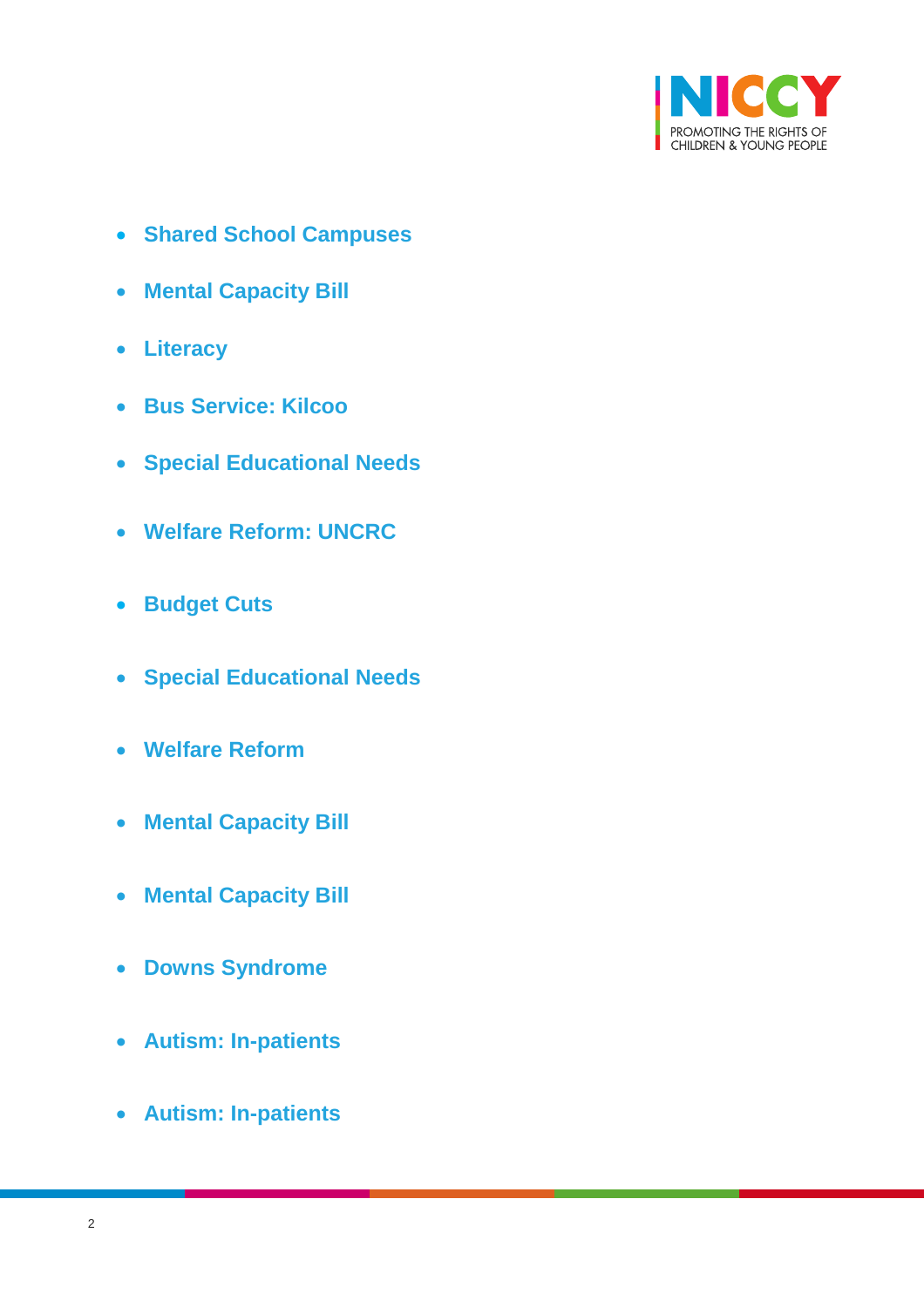

- **[Speech and Language Therapy](#page-21-1)**
- **[Independent Inquiry into Child Sexual Exploitation](#page-24-0)**
- **[Autism: Services](#page-25-0)**
- **[Foster Care](#page-25-1)**
- **[Sustainable Modes of Travel](#page-27-0)**
- **[Welfare Reform](#page-28-0)**
- **[Welfare Reform](#page-28-1)**
- **[Budget Cuts](#page-29-0)**
- **[Poverty](#page-30-0)**
- **[National Crime Agency](#page-32-0)**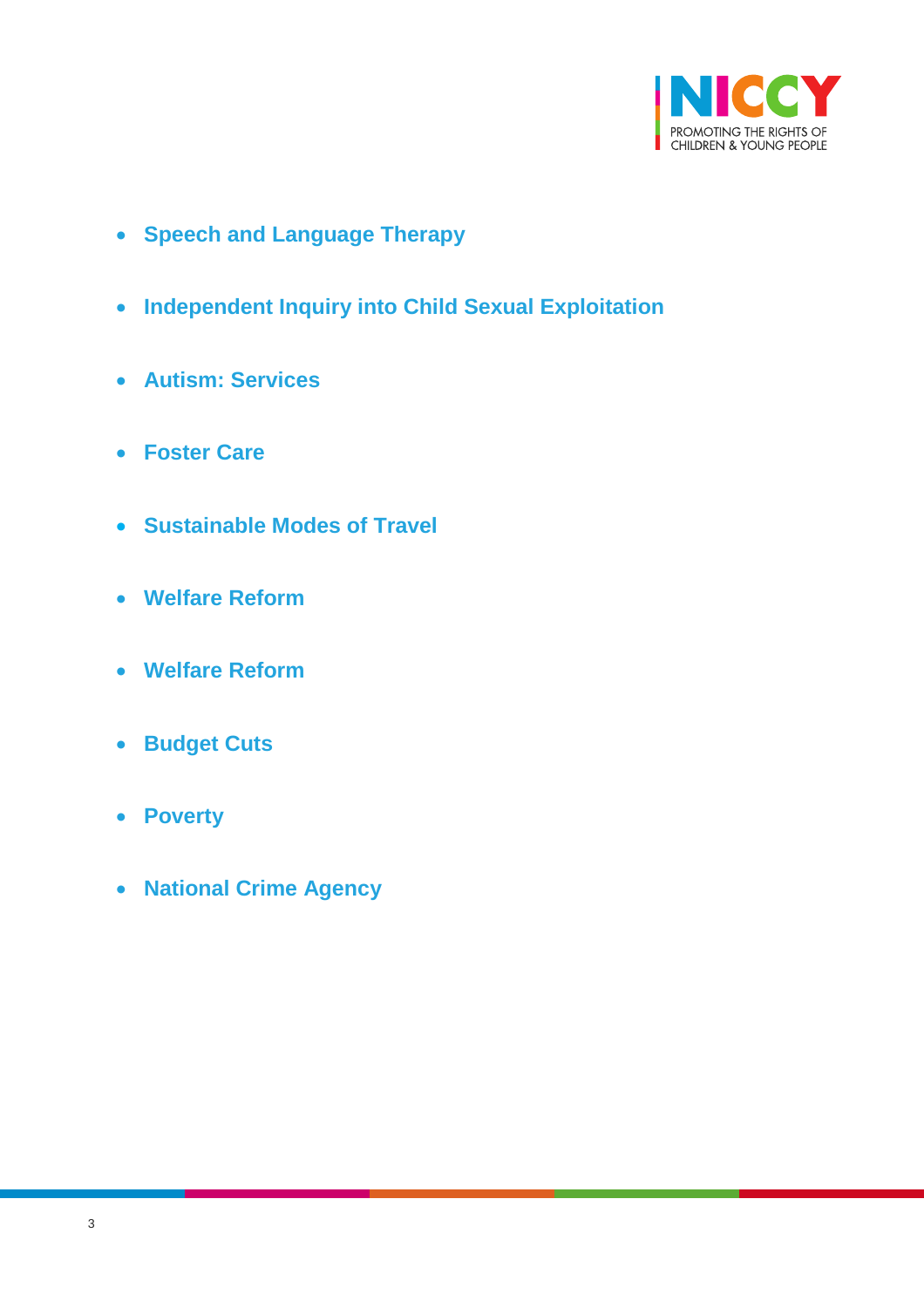

# **Office of the First and Deputy First Minister**

## <span id="page-3-0"></span>**Together: Building a United Community**

**Mr Danny Kinahan (UUP - South Antrim) -** To ask the First Minister and deputy First Minister to detail their plans for

(i) continuing the legacy of the Primary Integrating/Enriching Education programme along with other shared education projects; and

(ii) using the project as a pilot to encourage further shared education, as part of their responsibilities under Together: Building a United Community.

**Mr P Robinson and Mr M McGuinness:** The Department of Education has the lead on delivering the Programme for Government commitments in relation to advancing shared education. We understand that you tabled a similar question to the Minister of Education and he provided a substantive response. AQW 30105/11-15 refers. **(1st September)**

#### <span id="page-3-1"></span>[Back to Top](#page-0-0)

## **Together: Building a United Community**

**Mr Chris Lyttle (ALL - East Belfast) -** To ask the First Minister and deputy First Minister what is a Urban Village under the terms of the Together: Building a United Community; and to detail how it will facilitate meaningful contact and integration for people from a diverse background.

**Mr P Robinson and Mr M McGuinness:** An Urban Village under the terms of the Together: Building a United Community will be a designated development zone. A local project board will be created and tasked with coordinating and overseeing the planning and design of the urban village. The board will be given the ability to enable large scale urban village development in a coordinated and needs based way. Each urban village will have a community focus. The aim is to produce an agreed design and model for development that is deliverable, sustainable and makes a contribution to the wider social, economic and physical regeneration of the area. The proposals will prioritise community focus to stabilise and create positive change within the community by creating and sustaining increased community social capital therefore leading to an increase in intra and inter-community stability and meaningful and robust improvement in community relations. **(4th September)**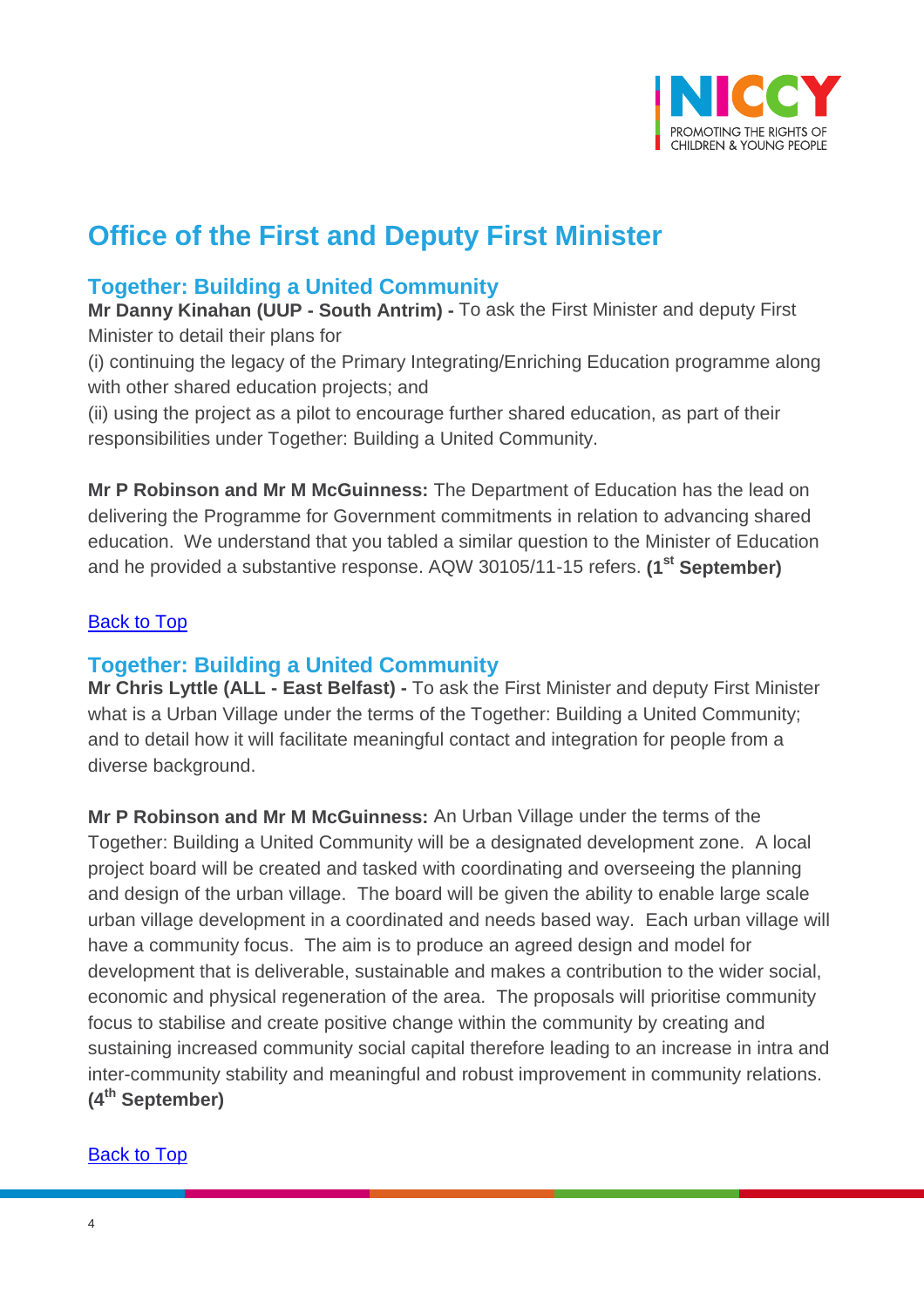

# <span id="page-4-0"></span>**Good Relations Funding**

**Mr Chris Lyttle (ALL – East Belfast) -** To ask the First Minister and deputy First Minister when they will announce the allocation of the Good Relations Funding, given the need for urgency to adequately resource vital scheduled summer interventions.

**Mr P Robinson and Mr M McGuinness:** There has been significant demand for 2014/15 Central Good Relations Funding. Funding will be released in phases and to date some £1m of funding has been approved and allocated to priority projects.

Our commitment to the delivery of Together: Building a United Community is clearly demonstrated through the decision to increase the allocation to the Central Good Relations Fund by £300,000 from the June monitoring round. Successful applicants in this tranche will be contacted as soon as possible.

It should be noted that the Central Good Relations fund is a small central scheme designed to distribute funding in year. We primarily fund good relations work through the Community Relations Council and all District Councils. The fund does not and will not replace mainstream core or project funding.

Belfast City Council and the Education and Library Boards undertook 125 scheduled summer interventions throughout July and August which were funded by OFMDFM. **(16th September 2014)**

#### [Back to Top](#page-0-0)

## <span id="page-4-1"></span>**Equality and Good Relations Commission**

**Mr Mike Nesbitt (UUP – Strangford) -** To ask the First Minister and deputy First Minister to detail their vision of the relationship with the new Equality and Good Relations Commission.

**Mr P Robinson and Mr M McGuinness:** Our vision of the relationship with the new Equality and Good Relations Commission is detailed in the Together: Building a United Community strategy published in May 2013. **(16th September)**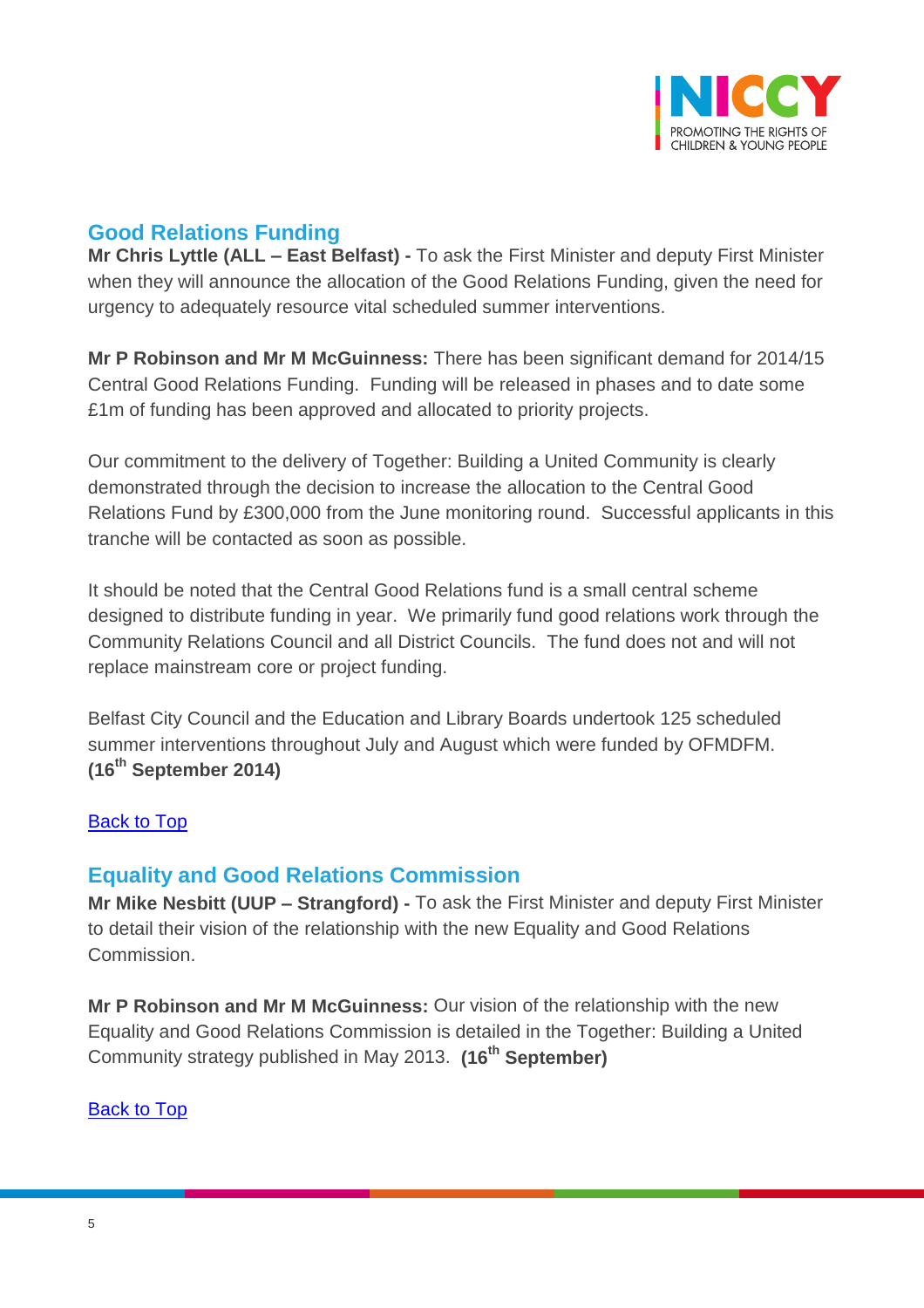

## <span id="page-5-0"></span>**Shared Education**

**Mr Chris Lyttle (ALL – East Belfast) -** To ask the First Minister and deputy First Minister for their definition of a shared education campus; and what is the target date for the delivery of the Together: Building a United Community objective of ten shared education campuses.

**Mr P Robinson and Mr M McGuinness:** The Department of Education has the lead on delivering the Programme for Government commitments in relation to advancing shared education. We understand that you tabled a similar question to the Minister of Education and he provided a substantive response. AQW 31237/11-15 refers. **(16th September)**

#### [Back to Top](#page-0-0)

## <span id="page-5-1"></span>**Delivering Social Change**

**Mr Alex Maskey (Sinn Féin – South Belfast) -** To ask the First Minister and deputy First Minister for an update on the Delivering Social Change Signature Project to provide greater support and advocacy for people with disabilities, their families and carers.

**Mr P Robinson and Mr M McGuinness:** Our Department is working hard to deliver on our commitment in the Executive's Disability Strategy to lead on Disability Awareness and Advocacy and to deliver on the requirements of the UN Convention on the Rights of Persons with Disabilities.

Through the Delivering Social Change Framework we are continuing to work with other departments and key stakeholders to identify and create awareness of the range of advocacy services available to ensure that people with disabilities are given the appropriate help and support to exercise the maximum choice, control and freedom in their daily lives. We will form a Disability Awareness and Advocacy Focus Group which will bring together government officials, key stakeholders from the statutory, voluntary and community sectors and individuals with disabilities to discuss how we can work together to provide a greater awareness of advocacy support for people with disabilities, their families and carers.

We intend to sponsor a major international conference on the rights of deaf people to equality in mental health care and have also sponsored a Symposium on capacity building, advocacy and the rights of people with disabilities to make decisions in all aspects of their lives.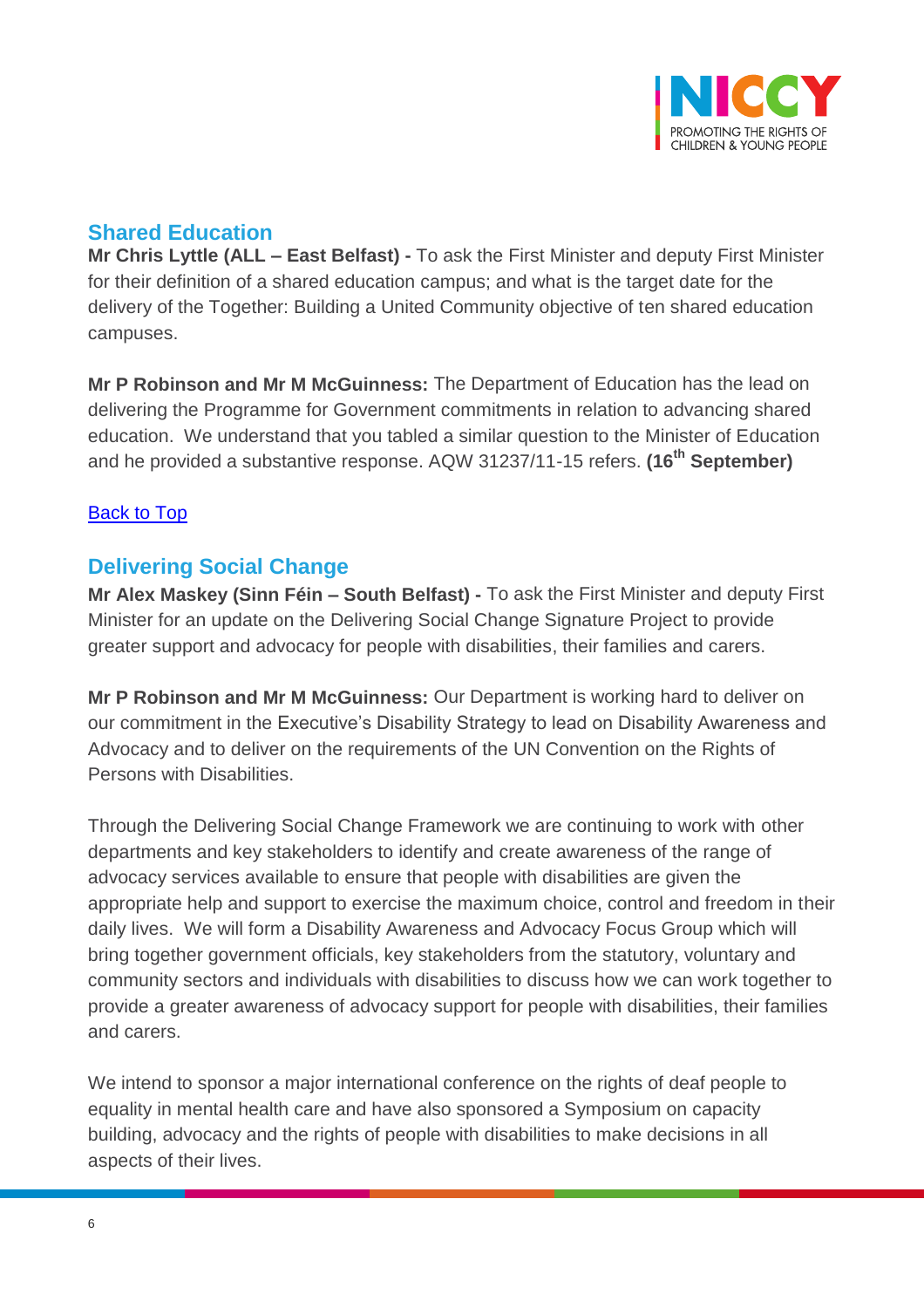

Junior Ministers hosted a major conference for service providers and representatives from the disability sector to discuss how current arrangements meet the needs of people with disabilities.

We are also working to roll out a school resource pack which has been developed to teach children and young people about the rights of people with disabilities. **(17th September)**

#### [Back to Top](#page-0-0)

## <span id="page-6-0"></span>**Historical Abuse Inquiry**

**Mr Steven Agnew (Green Party – North Down) -** To ask the First Minister and deputy First Minister, in relation to the omission from the Historical Abuse Inquiry of both clerical abuse victims and women aged 18 and over in Magdalene Laundries and equivalent institutions, what action they have taken in response to the recommendations in July 2013 of the UN Committee for the Elimination of all forms of Discrimination Against Women.

**Mr P Robinson and Mr M McGuinness:** In light of the publication of the McAleese report into Magdalene Laundries in the Republic of Ireland last year and the representations made to us, we appointed a senior civil servant to prepare a scoping paper on the Magdalene Laundry type institutions that operated locally to inform us of the potential actions we might be able to take.

We have received the report and are currently giving serious consideration to the options that have been laid out before deciding the way forward.

Under the Terms of Reference for the Inquiry into Historical Institutional Abuse (HIA), any woman who entered a Laundry before she was 18 could have contributed to the Inquiry, including recounting their childhood experiences to the Inquiry's Acknowledgement Forum and having those experiences acknowledged.

The HIA Inquiry was initiated in the 2009 Assembly debate about historical institutional abuse of children. The definition of an institution for the purposes of the Inquiry formed an important aspect of consultation with victims and other key stakeholders. Setting the parameters in this way does not in any way undermine the trauma that has undoubtedly been inflicted on many other individuals as a result of abuse in domestic and other settings. The categories covered by the HIA Inquiry were selected because of the very particular vulnerable nature of this type of residential care.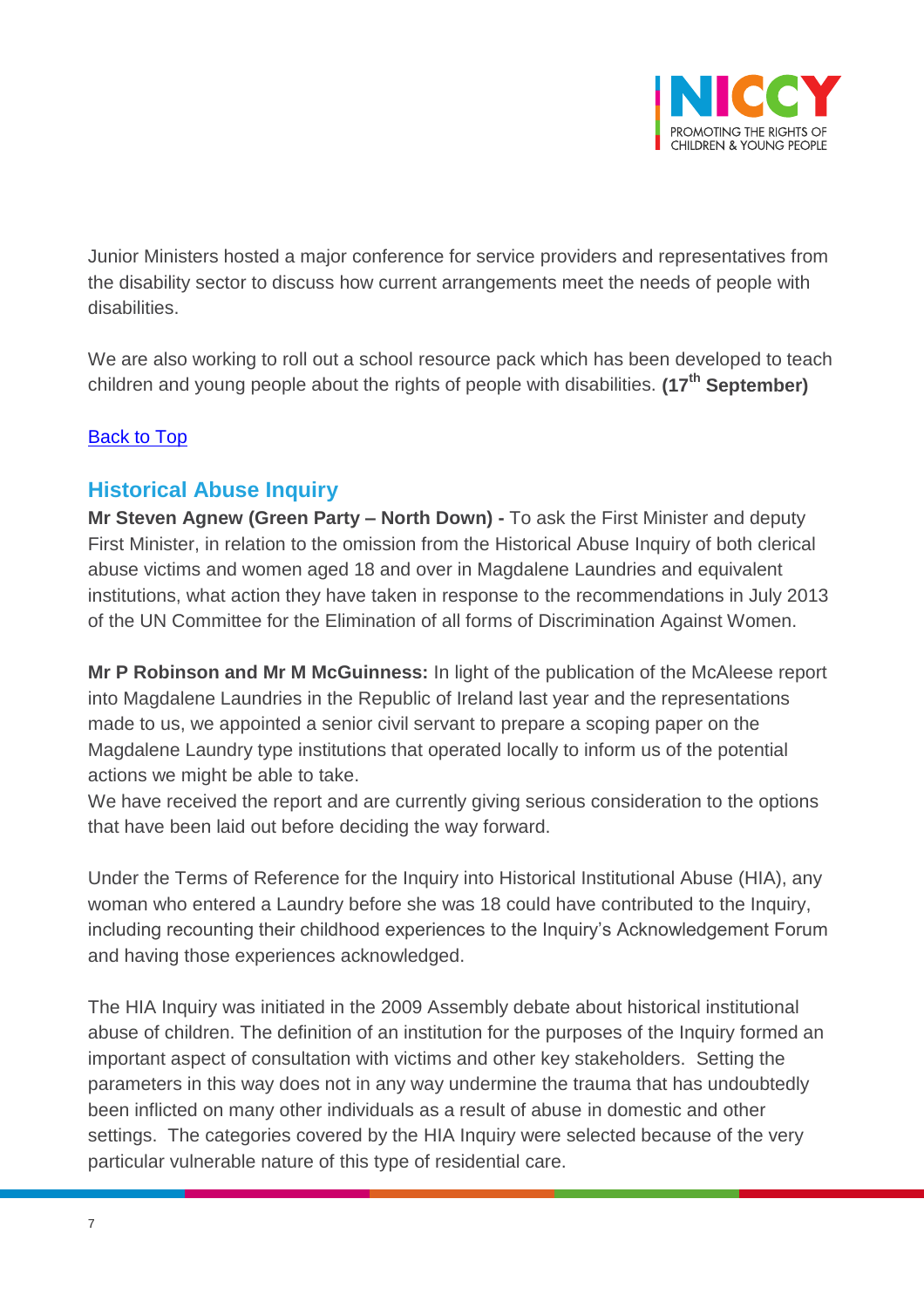

The issue of clerical abuse is therefore no less important or emotive than institutional abuse and we are mindful of the equally destructive impact it has had on many individuals.

Anyone whose experiences fall outside the scope of the Inquiry is encouraged to report this to the PSNI and Social Services for investigation. Where appropriate, the alleged perpetrators can then be brought before the courts. This is the primary means by which victims and survivors can seek justice for what happened to them. The Inquiry is intended to investigate systemic failings regarding the provision of care for children living in institutions, as defined in its terms of reference. It is not intended to replace the PSNI or the courts in investigating criminal activity. **(19th September)**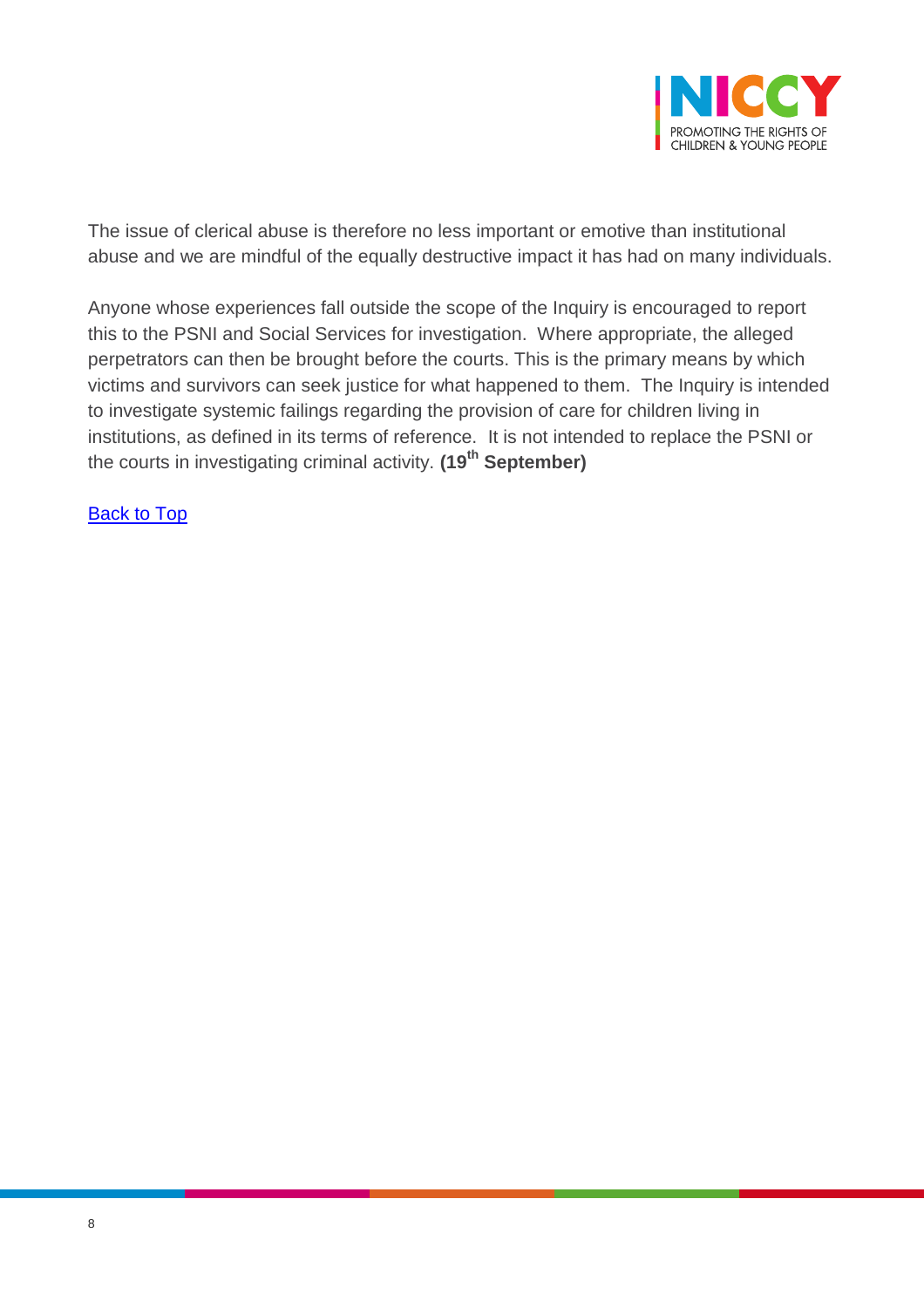

# **Department of Education**

### <span id="page-8-0"></span>**School Transport**

**Mrs Judith Cochrane (ALL - East Belfast) -** To ask the Minister of Education, pursuant to the Private Member's Motion on 4 February 2013 on school transport and AQW 23442/11-15, for an update on the feasibility study into providing free public transport for all school pupils which was to form a component of his Department's wider Review of Home to School Transport Policy.

**Mr O'Dowd (The Minister of Education):** In December of 2013 I commissioned an Independent Review of School Transport led by transport expert Dr Sian Thornthwaite. The Terms of Reference for the Independent Panel included, "consideration of the feasibility of providing free (public) transport for all school pupils". The Panel presented its final report to me on 28th August. It contains a considerable number of proposals for change which I now intend to consider before making decisions on the way forward. I will publish the report in due course. **(5th September)** 

#### **[Back to Top](#page-0-0)**

#### <span id="page-8-1"></span>**Drug and Alcohol Abuse**

**Ms Claire Sugden (Independent East Londonderry) -** To ask the Minister of Education what action his Department is taking to ensure that eleven to eighteen year olds are made aware of the dangers of drug and alcohol abuse.

**Mr O'Dowd (The Minister of Education):** All grant-aided schools must have a drugs education policy in place.

Through the statutory curriculum, opportunities are provided for children and young people to develop the knowledge and skills to deal with issues such as drug and alcohol abuse. At primary school this is provided through the Personal Development and Mutual Understanding Area of Learning and, at post-primary school, through the Learning for Life and Work Area of Learning. As with all aspects of the curriculum the specifics of what is taught and how it is taught is a matter for each teacher/school.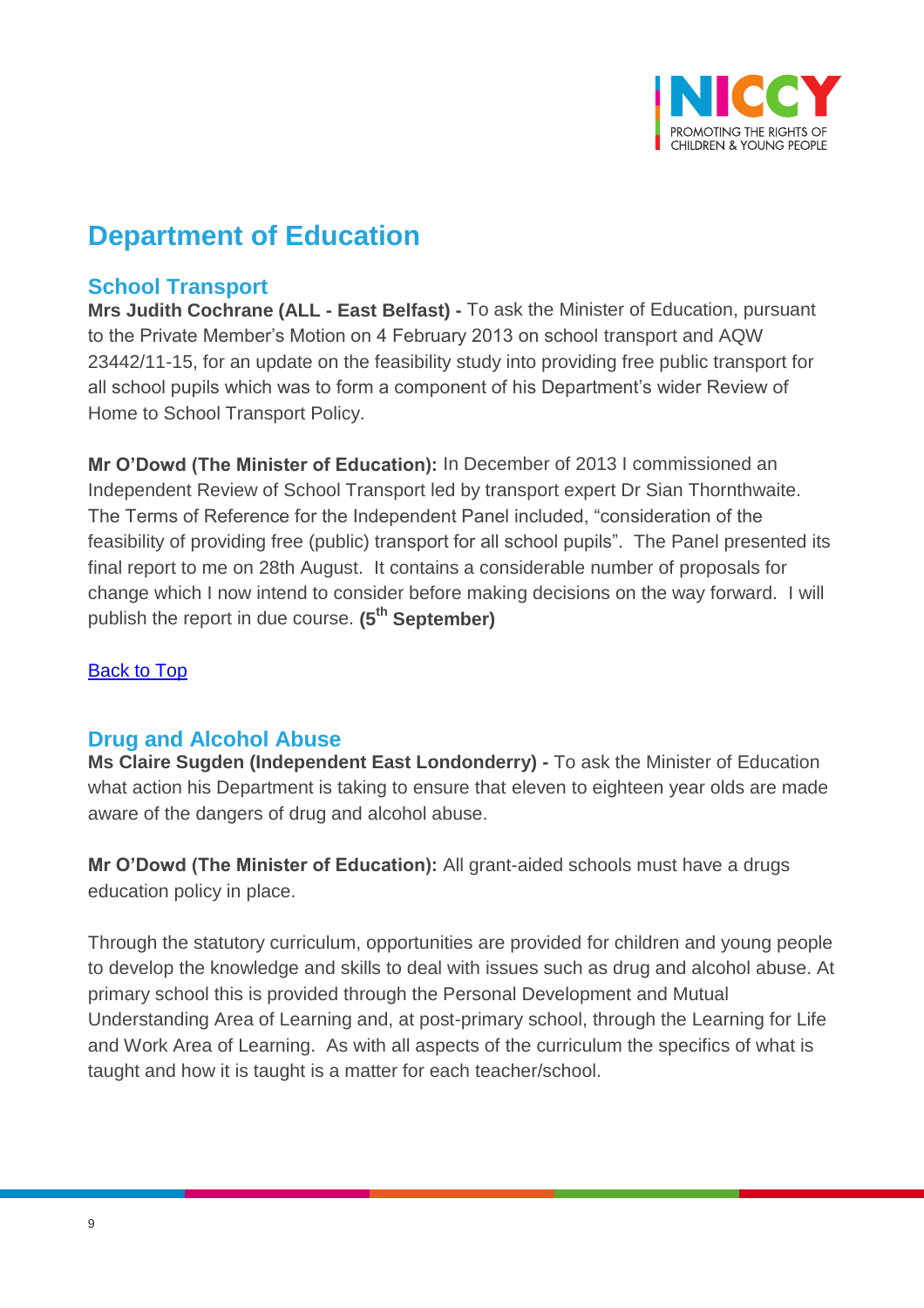

While the decision on resources to be used for delivery of the curriculum is a matter for each teacher/school, the Education and Library Boards (ELBs) in partnership with the Council for Curriculum, Examinations and Assessment (CCEA) have made available curriculum resources for primary and post primary schools to support the delivery of the Personal Development Curriculum through a life skills based approach. The current resource for primary schools "Living Learning Together" and post primary schools "Insync" allow for the delivery of universal drug prevention education.

The Department also provides schools with guidance in relation to drugs. CCEA has been commissioned to review and update current guidance. It is intended that this work will be completed during 2014/15.

Funding which is allocated by my Department to the ELBs and the Youth Council for youth provision may be used, as part of an overall youth development programme, to support drugs and alcohol awareness sessions for young people where these are deemed appropriate. In addition, the Independent Counselling Service for Schools (ICSS), which is directly funded by the Department, provides professional counselling to children and young people at vulnerable times in their lives, including those experiencing difficulties as the result of drug and alcohol abuse. It is available to all post-primary schools. In addition, information for pupils developed through the i-Matter programme is issued to all post primary schools and includes information on 'drugs, alcohol and smoking' and details or sources of further information and help. **(10th September)**

#### [Back to Top](#page-0-0)

#### <span id="page-9-0"></span>**Lisanelly Shared Education Campus**

**Mr Barry McElduff (Sinn Féin West Tyrone) -** To ask the Minister of Education how his Department consults with the local community, including the voluntary sector and youth representatives, regarding the development of the Lisanelly Shared Education campus.

**Mr O'Dowd (The Minister of Education):** From the outset my Department has been acutely aware of the need to engage with the local community and in particular with the young people of the area. To date, three full public consultation exercises have been held and there has been on-going engagement with young people through the Western Education and Library Board (WELB) youth service.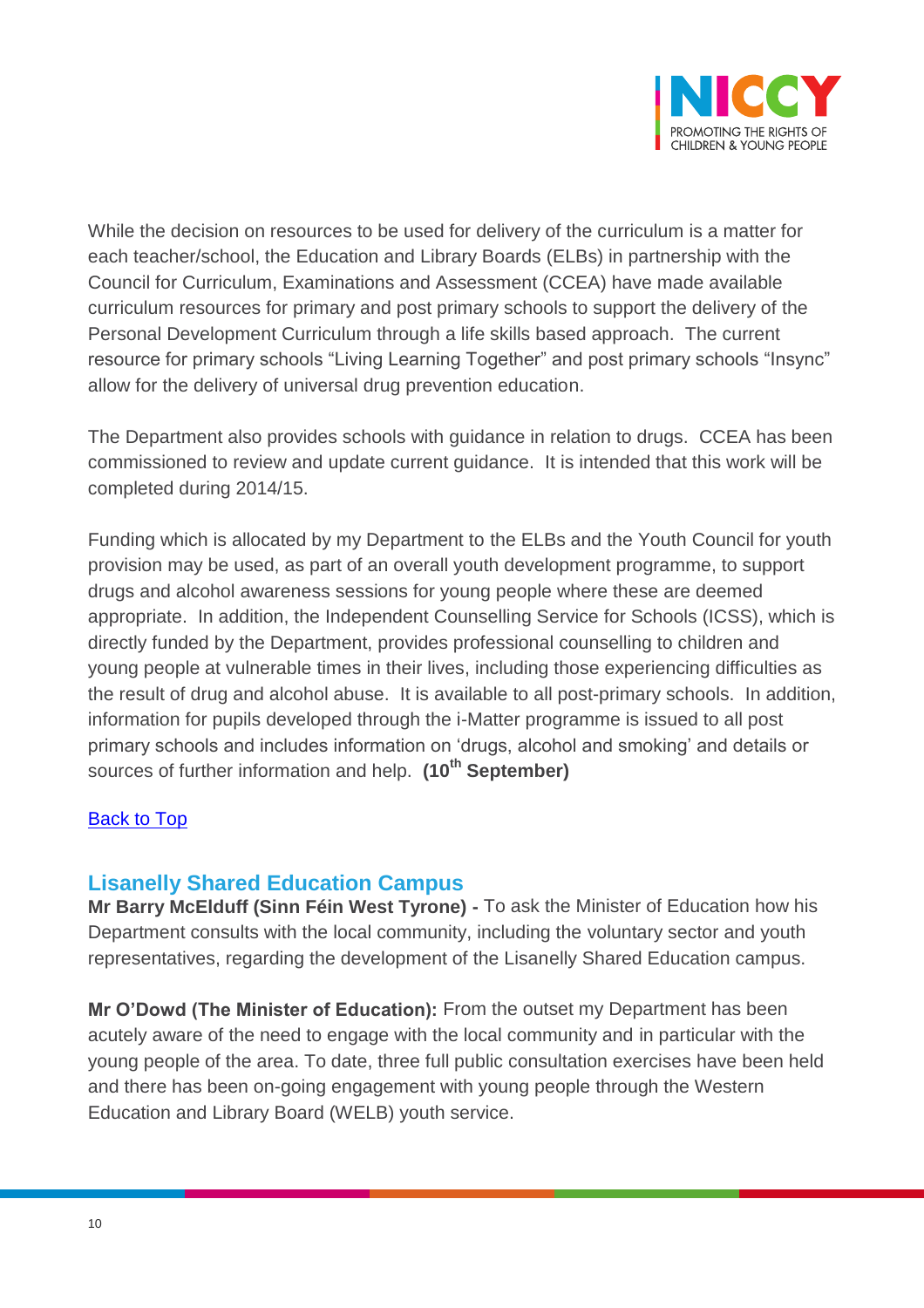

Additionally, my officials are currently setting up a formal Community Stakeholder Group which will explore and advise on opportunities for maximising local economic and social benefits from the delivery of this major construction programme.

The Group will also play a central role in developing a structured programme of communication and engagement with a wide range of community representatives, including those from the voluntary sector, on matters relating to the campus development. The Programme Team will also continue to engage with young people through the WELB Youth Service and the schools themselves. **(10th September)**

#### [Back to Top](#page-0-0)

## <span id="page-10-0"></span>**Special Education Needs**

**Mr Danny Kinahan (UUP South Antrim) -** To ask the Minister of Education to detail the average length of time taken in each Education and Library Board from the application to publication, of a statement, or re-statement, of special educational needs being provided to parents or guardians, in each of the past five years.

**Mr O'Dowd (The Minister of Education):** The Education and Library Boards have advised that the average length of time taken from a request for a statutory assessment of special educational needs (SEN) to the issue of a final statement or restatement of SEN in each of the last five academic years, rounded to the nearest week, excluding permitted exceptions, is as follows:

|              | 2009/10 | 2010/11 | 2011/12       | 2012/13      | 2013/14 |  |
|--------------|---------|---------|---------------|--------------|---------|--|
| <b>BELB</b>  | ے       |         | 22            |              | 25      |  |
| <b>NEELB</b> | 20      | ΖU      | 19            | 20           |         |  |
| <b>SEELB</b> | 25      |         | 23            | 25           | 24      |  |
| <b>SELB</b>  | 22      |         | 20            | $\sim$<br>22 | z.      |  |
| WELB         | 24      |         | $\mathcal{L}$ | 23           | 20      |  |

## <span id="page-10-1"></span>**(10th September)**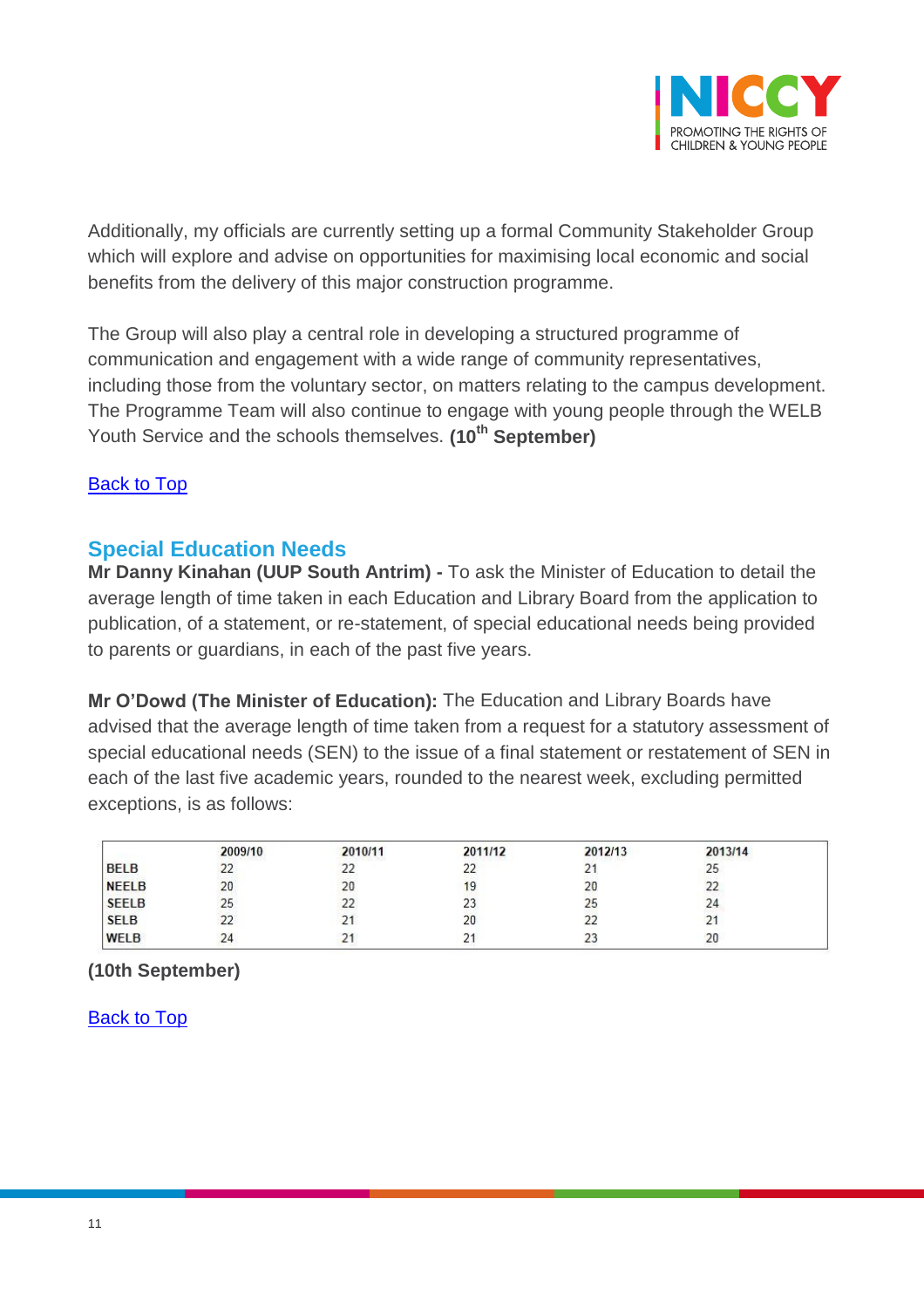

# **Special Education Needs**

**Mr Danny Kinahan (UUP South Antrim)** - To ask the Minister of Education how many children in each Education and Library Board have been

(i) provided with a statement of special educational needs; and

(ii) formally reassessed and provided with a new statement, in each of the last five years.

**Mr O'Dowd (The Minister of Education):** The Education and Library Boards have advised that the number of children who have been provided with a statement of special educational needs in each of the last five academic years is as follows:

|              | 2009/10 | 2010/11                                                                                                 | 2011/12 | 2012/13 | 2013/14                                                                                                                                                  |
|--------------|---------|---------------------------------------------------------------------------------------------------------|---------|---------|----------------------------------------------------------------------------------------------------------------------------------------------------------|
| <b>BELB</b>  | 405     | 399                                                                                                     | 410     | 378     | 544                                                                                                                                                      |
| <b>NEELB</b> | 341     | 353                                                                                                     | 420     | 402     | 410                                                                                                                                                      |
| <b>SEELB</b> | 425     | 424                                                                                                     | 331     | 499     | 487                                                                                                                                                      |
| <b>SELB</b>  | 319     | 326                                                                                                     | 393     | 449     | 465                                                                                                                                                      |
| <b>WELB</b>  | 286     | 268                                                                                                     | 373     | 357     | 455                                                                                                                                                      |
|              |         | have been formally reassessed and provided with a new statement, during the same period, is as follows: |         |         | In line with paragraphs 6.30 - 6.32 of the Code of Practice on the Identification and Assessment of Special Educational Needs, the number of children wh |
|              | 2009/10 | 2010/11                                                                                                 | 2011/12 | 2012/13 | 2013/14                                                                                                                                                  |
| <b>BELB</b>  |         |                                                                                                         |         |         |                                                                                                                                                          |
| <b>NEELB</b> |         |                                                                                                         |         |         |                                                                                                                                                          |
| <b>SEELB</b> | N/A     | N/A                                                                                                     | N/A     | N/A     | <b>N/A</b>                                                                                                                                               |
| <b>SELB</b>  |         |                                                                                                         |         |         |                                                                                                                                                          |

**(10th September)**

## [Back to Top](#page-0-0)

## <span id="page-11-0"></span>**Shared School Campuses**

**Mr Danny Kinahan (UUP South Antrim) -** To ask the Minister of Education what schools his Department or the Education and Library Boards are in communication with regarding shared school campuses.

**Mr O'Dowd (The Minister of Education):** My Department, the Education and Library Boards and the Council for Catholic Maintained Schools are in communication with the schools from each of the three successful proposals; Moy Primary School, St John's Primary School, Moy, Limavady High School, St Mary's High School, Limavady, Ballycastle High School and Cross and Passion College.

All unsuccessful proposals have been provided with feedback against each of the published criteria used to assess their application and were advised that Departmental officials are available to discuss the feedback with representatives of the schools involved in the proposal along with the relevant managing authorities.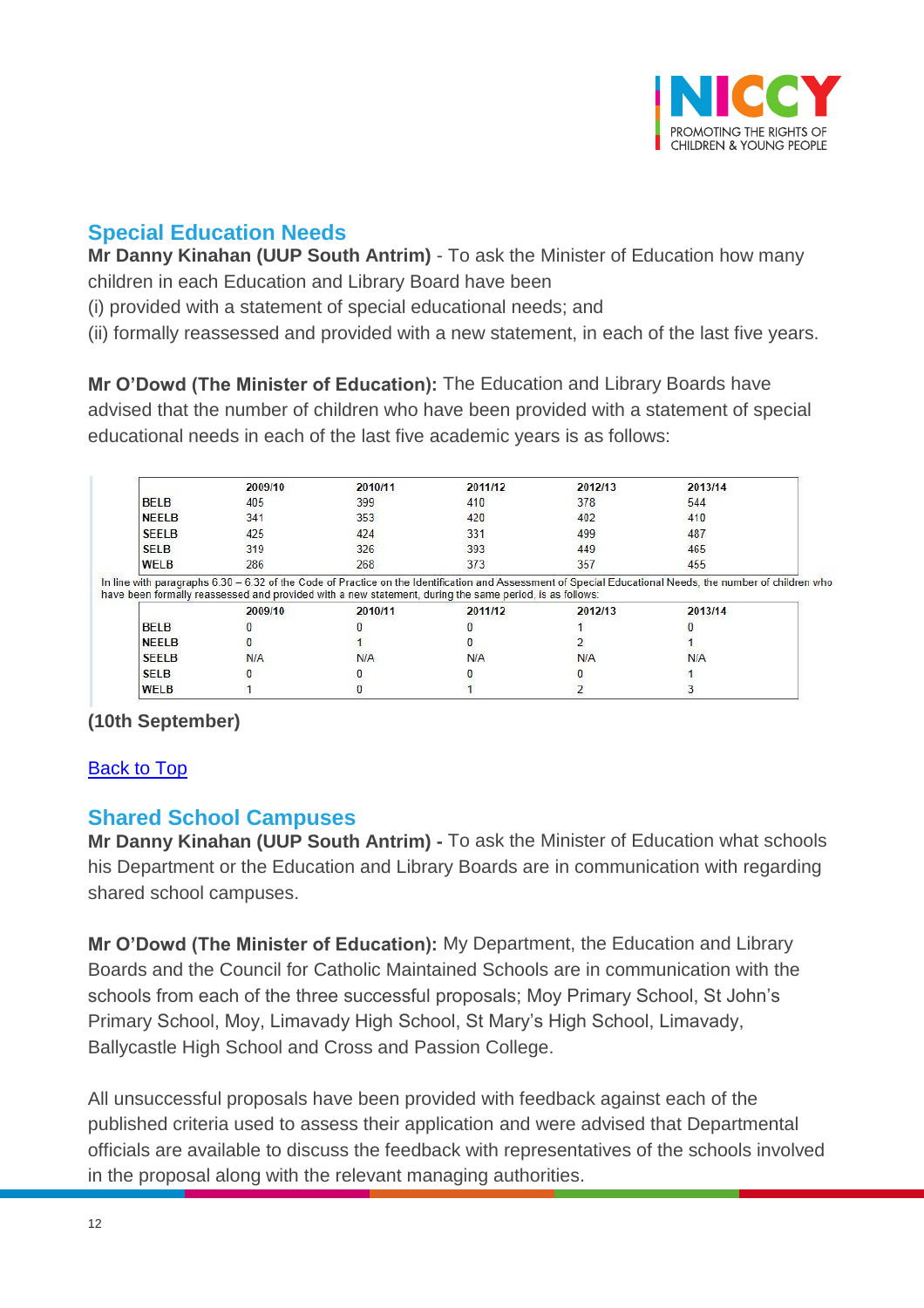

The respective Managing Authorities and my officials are currently in communication with the following schools:

- Belfast Royal Academy
- St Malachy's College, Belfast
- Carr's Glen Primary School, Belfast
- St Vincent de Paul Primary School
- Duneane Primary School
- Moneynick Primary School
- Cookstown Primary School
- Holy Trinity Primary School, Cookstown
- Newtownhamilton High School
- St Paul's High School, Bessbrook
- Royal School Armagh
- St Patrick's Grammar School, Armagh
- St Catherine's College, Armagh
- Brookeborough Primary School
- St Mary's Primary School, Brookeborough

## **(10th September)**

#### [Back to Top](#page-0-0)

## <span id="page-12-0"></span>**Mental Capacity Bill**

**Mr Steven Agnew (Green Party – North Down) -** To ask the Minister of Education what input his Department has had into the preparation of the Mental Capacity Bill.

**Mr O'Dowd (The Minister of Education):** At key stages in the progressing of a draft mental capacity Bill, the Department of Health, Social Services and Public Safety sought comments from all departments, including from the Department of Education. No specific matters were raised by my Department in connection with the development of the draft Bill. I would also refer the questioner to the answer provided by Minister Poots in his response to AQW 35326/11-15 on the same matter. **(16th September)**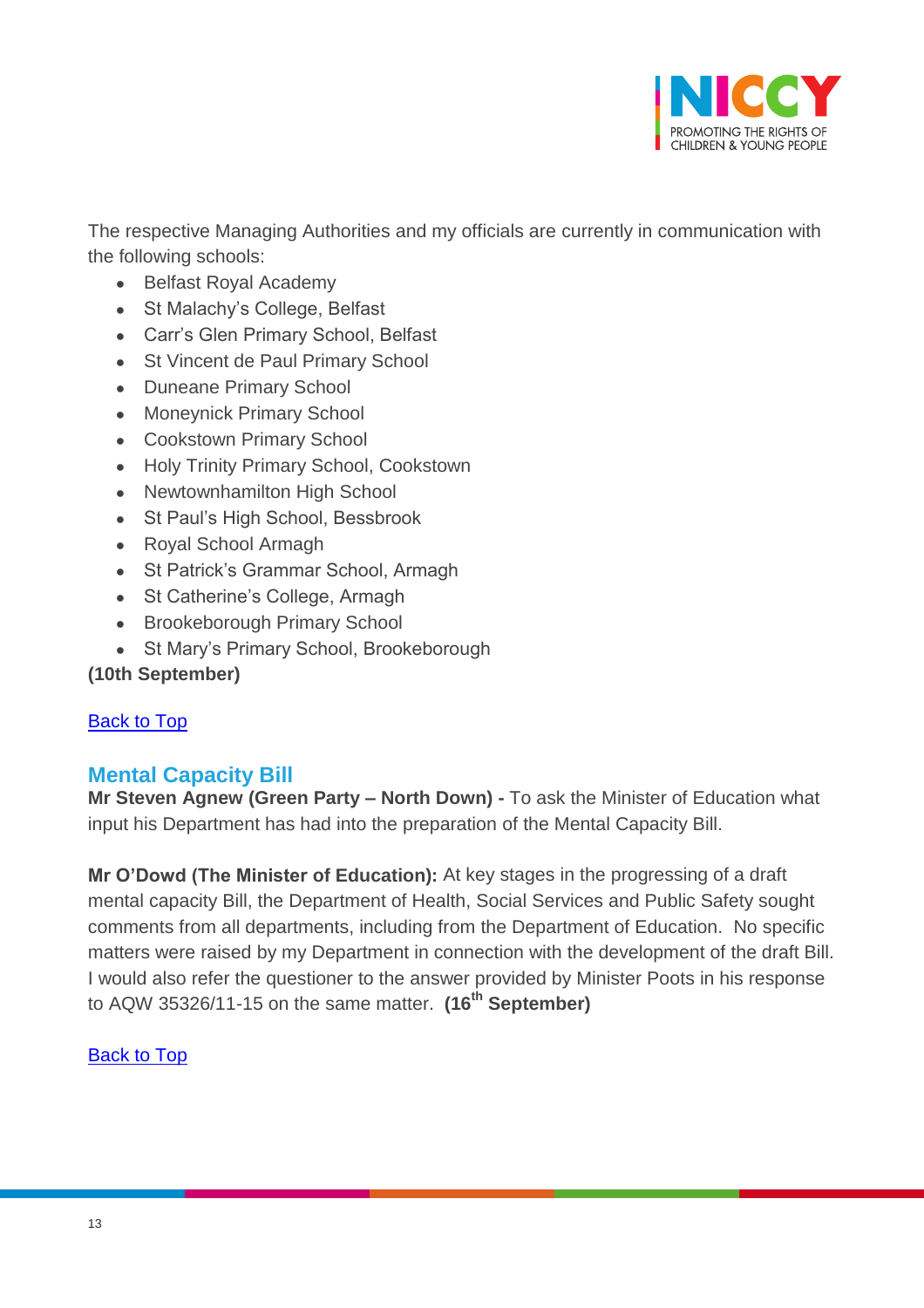

## <span id="page-13-0"></span>**Literacy**

**Ms Claire Sugden (Independent – East Londonderry) -** To ask the Minister of Education what action his Department is taking to ensure that all children, regardless of background, achieve a good standard of literacy by eleven.

**Mr O'Dowd (The Minister of Education):** My priorities for education are focused on raising standards and tackling the impact of disadvantage. My policies reflect these priorities. Count, Read: Succeed, the literacy and numeracy strategy, aims to raise attainment levels in both literacy and numeracy and narrow the gap in educational outcomes. The strategy sets out the central role of teachers, supported by parents and school leaders, in their work to raise standards.

We are moving in the right direction. In the PIRLS and TIMSS studies published in December 2012 we were the highest ranking English speaking region in the world in both reading and numeracy - 5th out of 45 countries surveyed in reading and 6th out of 50 countries surveyed in mathematics.

The Learning to Learn framework sets early year's education and learning services within my overall approach, where the importance of delivering high quality education services for children before and in the first years of compulsory education is recognised. Evidence shows that early years education provision makes a distinctive contribution to helping achieve the wider aims of improving attainment and reducing underachievement, especially in literacy and numeracy. However, we still have too many young people who are not at their expected level in literacy at the end of their primary schooling and schools require additional support to address this underachievement particularly amongst socially disadvantaged pupils. I am therefore continuing to provide funding for a range of additional interventions which focus on those factors which international evidence and best practice tells us will improve outcomes.

These include the Continuing Professional Development (CPD) Literacy Project run by Stranmillis and St Mary's University Colleges. This offers continuing professional development for teachers to develop their capacity to teach reading, spelling and independent writing skills to children of primary age with special educational needs.

The Delivering Social Change programme to improve literacy and numeracy is providing an additional teaching resource to 151 primary schools, a community education initiatives programme across all sectors which aims to foster links between schools and their local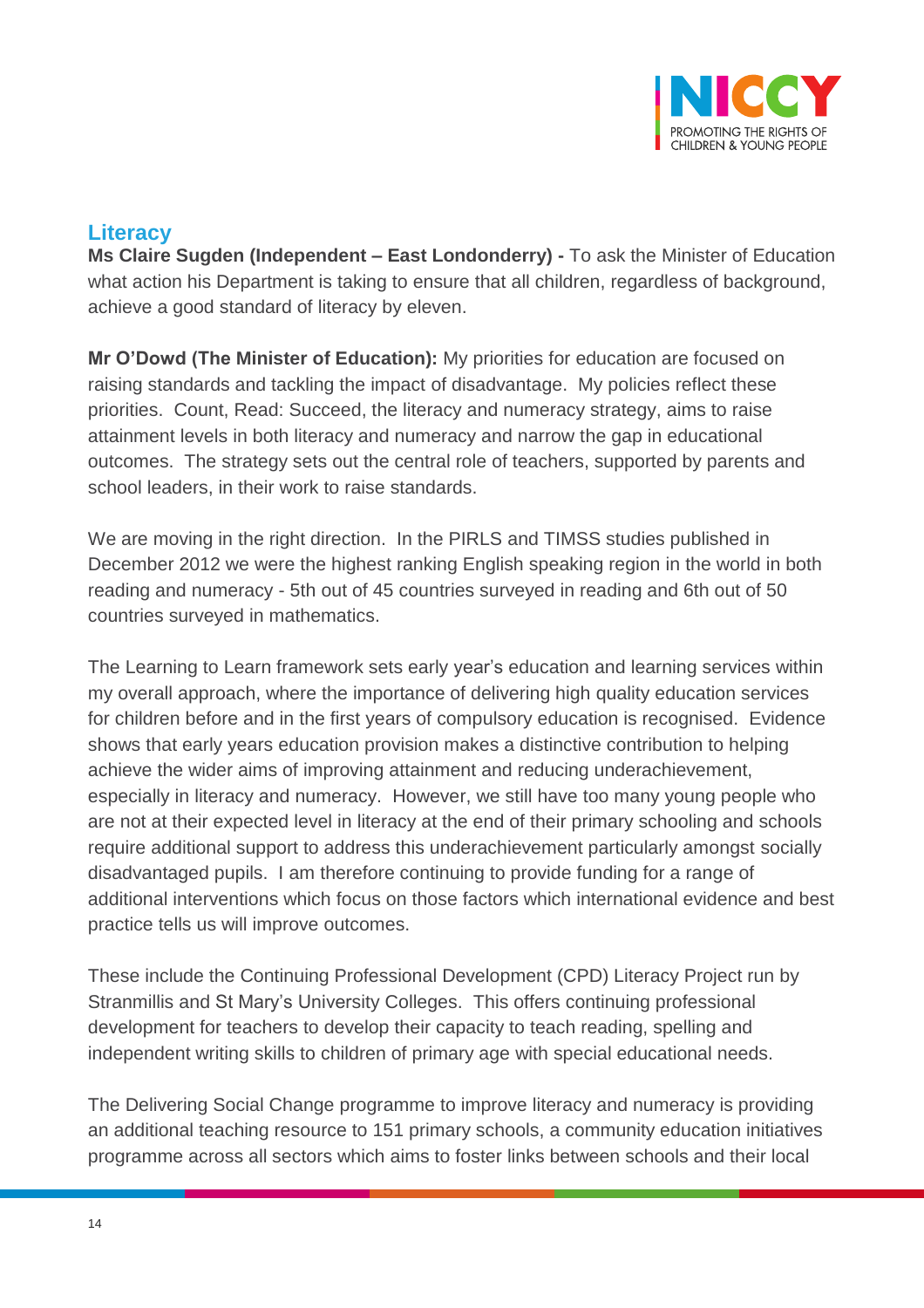

communities and a Literacy and Numeracy CPD for teachers of English and maths at Key Stages 2 and 3 focusing on high quality teaching and transition from primary to post primary.

The Education Works advertising campaign is aimed at informing and reminding parents of the importance and value of becoming more involved in their child's education for example by reading with their children.

Save the Children's recently published report 'Read on. Get on' sets a target of all children reading well at the age of 11 by 2025, and it is interesting to note that the key areas for action are already part of my strategic approach to raising literacy standards. **(16th September)**

#### [Back to Top](#page-0-0)

#### <span id="page-14-0"></span>**Bus Service: Kilcoo**

**Mr Jim Wells (DUP – South Down) -** To ask the Minister of Education why the South Eastern Educational Library Board will not provide a bus to take children who live in the Kilcoo area to Drumadonnell Primary School.

**Mr O'Dowd (The Minister of Education):** The South Eastern Education and Library Board (SEELB) inform me that eligible SEELB pupils residing in Kilcoo that attend Drumadonnell Primary School have historically been accommodated on a Southern Education and Library Board (SELB) bus. However, as this bus is operating at capacity with SELB pupils this year, the SELB were no longer able to accommodate SEELB pupils. The SEELB have now made alternative arrangements for the 6 eligible pupils referred to in this response to be transported to and from Drumadonnell Primary School in a contract vehicle. **(16th September)**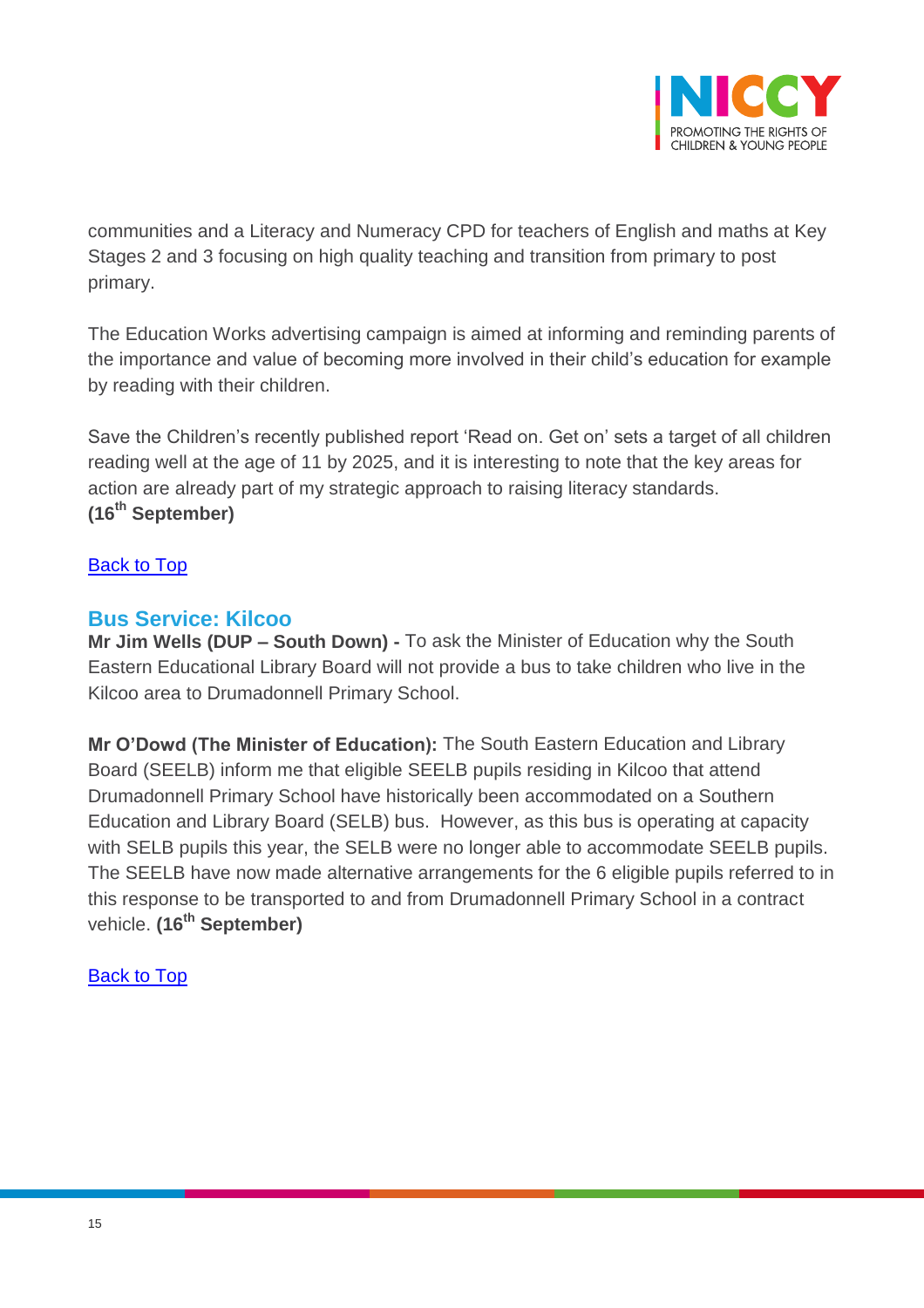

# <span id="page-15-0"></span>**Special Educational Needs**

**Mr Joe Byrne (SDLP – West Tyrone) -** To ask the Minister of Education how he will ensure that the new Special Education Needs and Inclusion Bill statementing process will meet the needs of each individual child.

**Mr O'Dowd (The Minister of Education):** I hope shortly to bring a draft special education Bill to the Executive for consideration. I am committed to working with colleagues in order to achieve the introduction of the Bill to the Assembly, where it can be progressed and debated. I firmly believe that the Bill, the associated regulations and a revised statutory code of practice, will bring forward a rounded and considered package of proposals to improve the management, by both schools and education and library boards, of children's special educational needs.

Specifically, the draft Bill would retain a statutory framework based on the special educational needs of the individual child. My proposals do not dilute or remove the current statutory basis for statements. Importantly, the Bill would reduce the statutory timeframe for education and library boards to complete a statement from 26 to 20 weeks, subject to the existing statutory exceptions, in order to provide earlier assessment and intervention. It is proposed that a statement would be set out in the form of a coordinated support plan, which would ensure a more focused approach on progress and outcomes for the child and input from both children and parents.

The draft Bill would also propose to strengthen the statutory duties on Boards of Governors of grant-aided schools to prepare and keep under review a personal learning plan for each SEN pupil, including those with statements. This would focus schools on the child's progress, the outcomes to be achieved and the regular review of their needs. **(17th September)**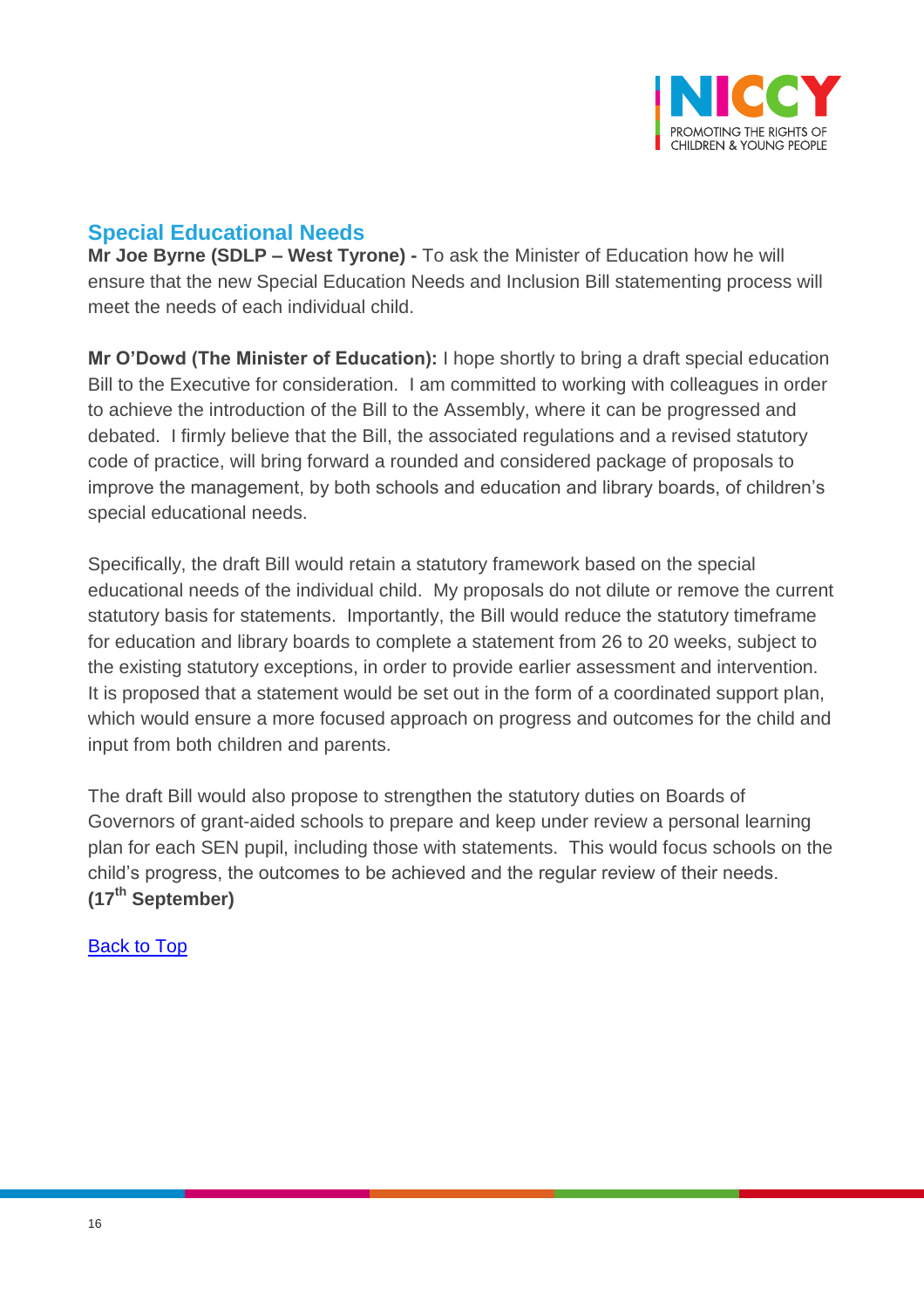

## <span id="page-16-0"></span>**Welfare Reform: UNCRC**

**Mr George Robinson (DUP – East Londonderry) -** To ask the Minister of Education what cuts will be made to his budget as a result of the lack of agreement on Welfare Reform.

**Mr O'Dowd (The Minister of Education):** I negotiated strongly to seek to protect education from budget cuts in line with the protection afforded to health. I welcome the decision by the Executive, as part of June Monitoring, in agreeing to the proposals.

The future success of our economy and of society in general depends on there being a high quality education service that can compete with the best internationally. Equally, all of our young people have the right to a quality education that enables them to reach their full potential, a right enshrined not only in our own legislation but in the UN Convention on the Rights of the Child.

Following the outcome of Budget 2011-15 it was clear that I would need to make over £300m of savings across the budget period, to simply balance my budget. Whilst I sought to protect frontline services, it was necessary to initiate a series of strategic cost reductions exercises, which have resulted in over 2,900 school and 450 non-school based redundancies.

Although considerable efforts have been made to reduce the pressures on the education budget, the financial outlook continues to be very challenging and I believe I can and have, demonstrated commitment to prudent budget management, while maximising the use of resources available to me. **(17th September)**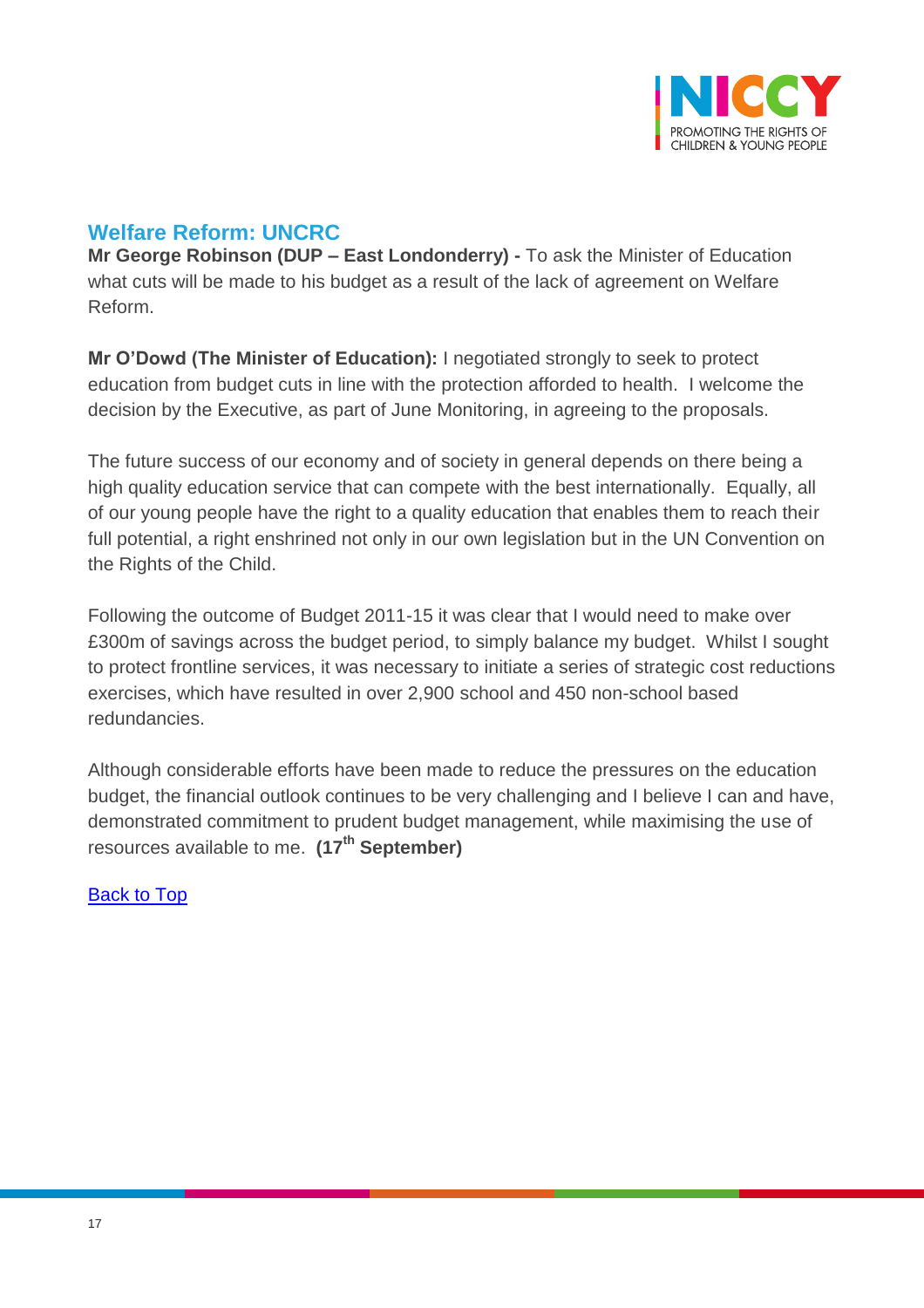

# **Department of Employment and Learning**

## <span id="page-17-0"></span>**Budget Cuts**

**Mr Robin Swann (UUP - North Antrim) -** To ask the Minister for Employment and Learning to detail the proposed steps his Department will take to meet any reduction in its budget.

**Dr Farry:** My Department is urgently examining the implications of decisions taken by the Executive to reduce the Department's budget and what this will mean for all our spending programmes, including the Department's Arm's Length Bodies. Cuts of this magnitude will inevitably impact on the Department's ability to deliver its skills and employment agenda, supporting individuals, employers and the economy generally. Once decisions have been taken, I will be advising stakeholders. **(9th September)**

#### [Back to Top](#page-0-0)

## <span id="page-17-1"></span>**Special Educational Needs**

**Lord Morrow of Clogher Valley (DUP – Fermanagh and South Tyrone) -** To ask the Minister for Employment and Learning what assurances he can give that funding for students with special needs or learning disabilities will be ring-fenced from current spending cuts.

**Dr Farry:** At this stage, the full extent of any potential budgetary reduction facing my Department in 2015/16 remains uncertain. Cuts have already been imposed in-year. Unfortunately, I cannot give an assurance that any funding, even for those with special needs or learning disabilities, will be exempt from the resulting financial pressures. However, while my Department will continue to prioritise the need to ensure that these students are appropriately supported and resourced, the scale of the potential cuts means that even core services are likely to be affected.

Widening participation is a key priority for my Department and I remain wholly committed to the widening participation agenda. **(16th September)**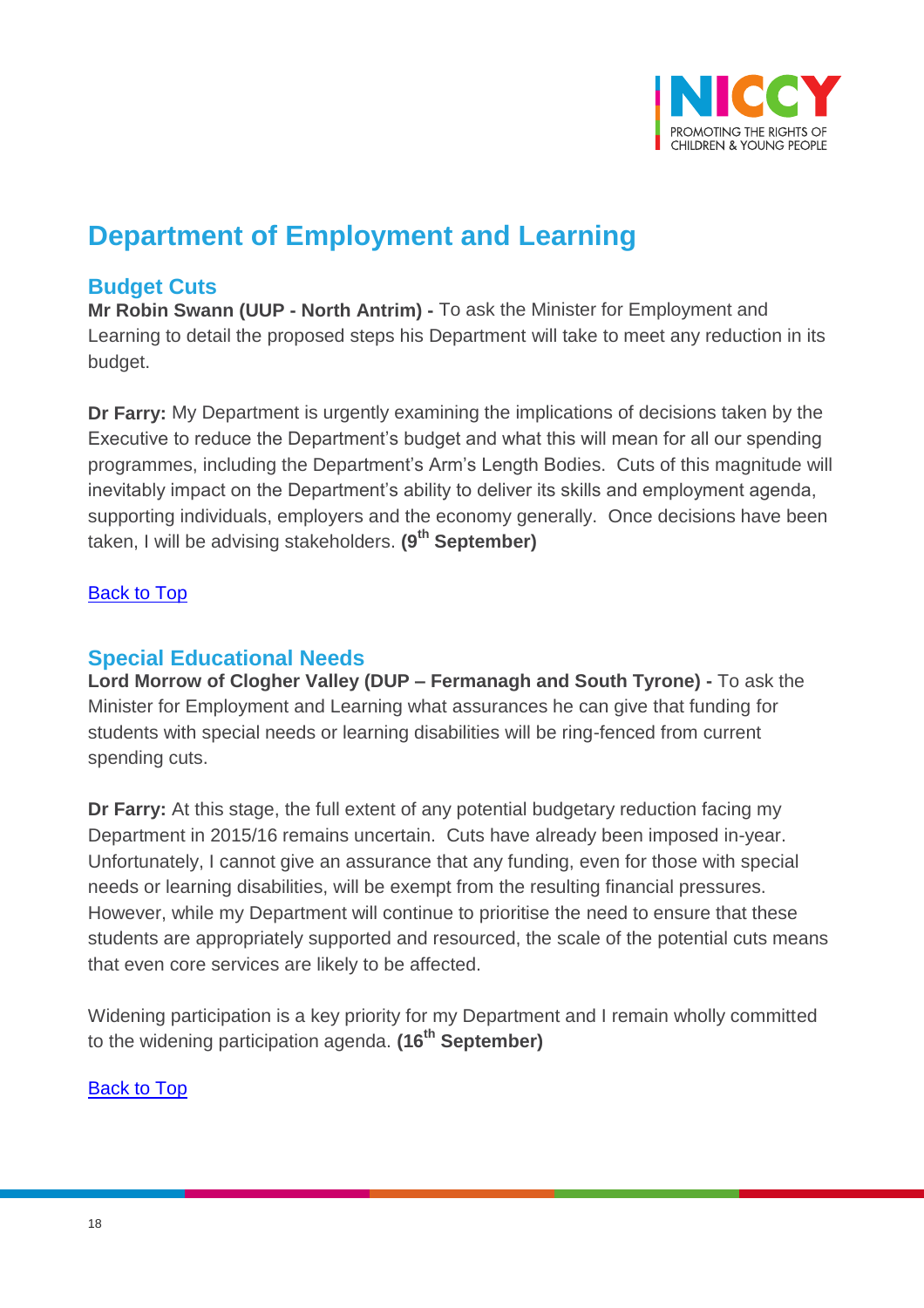

# **Department of Health, Social Services and Public Safety**

## <span id="page-18-0"></span>**Welfare Reform**

**Mr George Robinson (DUP – East Londonderry) -** To ask the Minister of Health, Social Services and Public Safety what cuts will be made to his budget as a result of the lack of agreement on Welfare Reform.

**Mr Poots (The Minister of Health, Social Services and Public Safety):** I wrote to the Executive and Health Committee on 28 August to outline the financial position facing my Department in 2014/15 and my significant concerns about it. Following the outcome of the June Monitoring Round and in the absence of additional funding being provided to my Department, I also outlined a range of options available to the Executive to address a financial gap of at least £140m.

Given the serious and detrimental impact that these options would have on patients and clients, I do not support their implementation. The failure to agree Welfare Reform is unforgivable, as the financial penalties being imposed by Treasury would be better directed at meeting the real and pressing health and social care needs of some of the most vulnerable people in our society. **(15th September)**

## [Back to Top](#page-0-0)

## <span id="page-18-1"></span>**Mental Capacity Bill**

**Mr Steven Agnew (Green Party – North Down) -** To ask the Minister of Health, Social Services and Public Safety to outline the collaboration between his Department and the Department of Education in preparing the Mental Capacity Bill.

**Mr Poots (The Minister of Health, Social Services and Public Safety):** Comments have been sought from all Departments, including the Department of Education, at key stages of the development of the draft Mental Capacity Bill. Most recently, the draft Bill was circulated to all Departments prior to being published for consultation in May this year. Further engagement will take place as the draft Bill is finalised for introduction into the Assembly following the outcomes of the consultation, and throughout the remaining stages of the legislative process.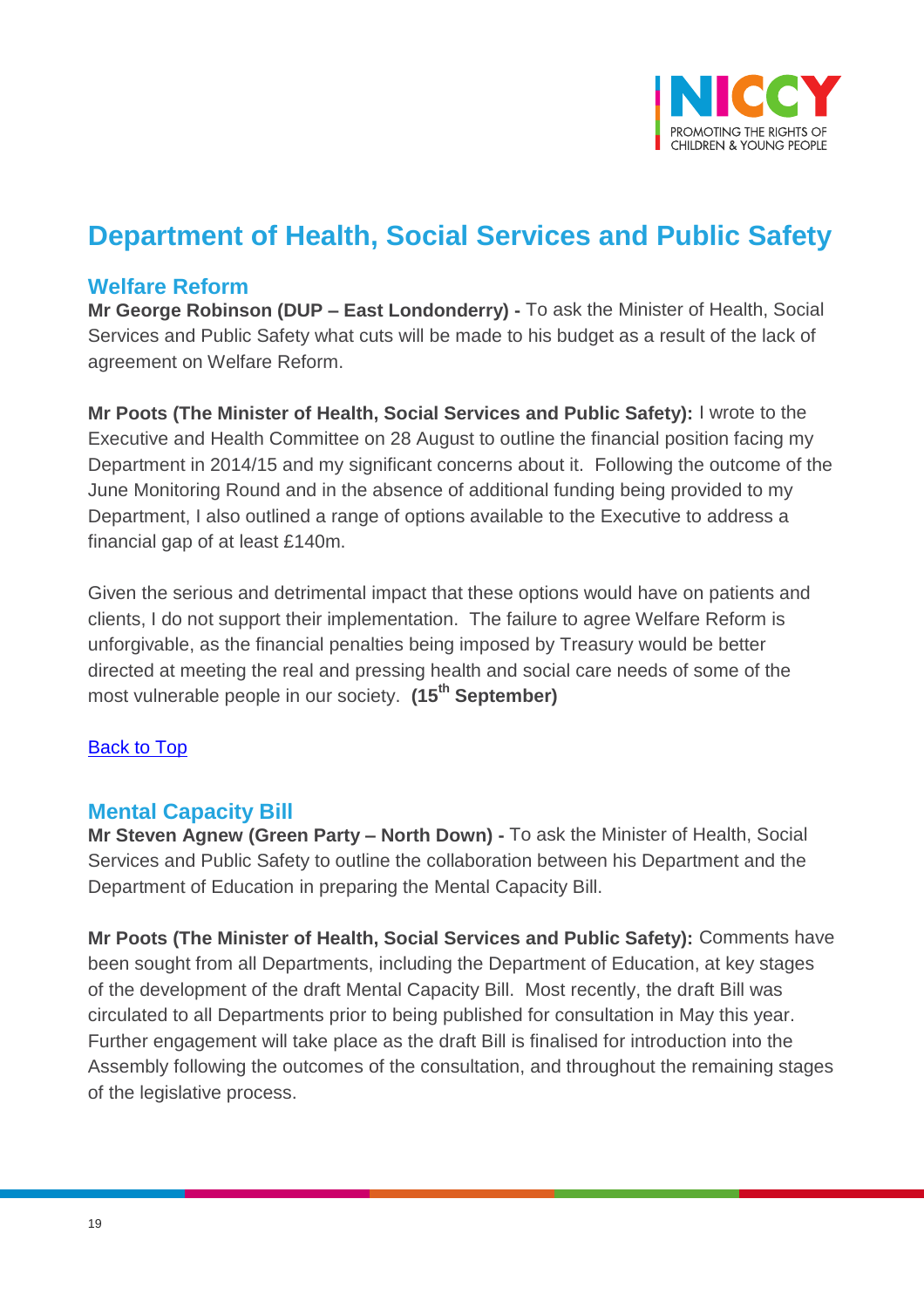

My Department will also be working closely with other Departments with a role to play in planning for the implementation of the Bill. This will include the development of a Code of Practice and subordinate legislation. **(17th September)**

#### [Back to Top](#page-0-0)

## <span id="page-19-0"></span>**Mental Capacity Bill**

**Mr Steven Agnew (Green Party – North Down) -** To ask the Minister of Health, Social Services and Public Safety what work has been done to ensure that the relevant recommendations from the Bamford Review of Mental Health and Learning Disability are reflected in the Mental Capacity Bill.

**Mr Poots (The Minister of Health, Social Services and Public Safety):** Following the decision taken in 2009 to develop the comprehensive legislative framework recommended by the Bamford Review, the Department put in place an inclusive project management structure, involving many of the stakeholders previously involved in the Bamford Review, including the Chair of that Review.

Detailed policy papers were presented, revised and agreed within that structure over a number of years and it is this inclusive approach which has informed the content of the draft Mental Capacity Bill, recently the subject of a full public consultation which ended on 2 September. My officials are currently analysing the responses to that consultation and an outcomes report will be published later this year. **(17th September)**

#### [Back to Top](#page-0-0)

#### **Downs Syndrome**

**Paul Girvan (DUP – South Antrim) -** To ask the Minister of Health, Social Services and Public Safety what level of service should be provided for young children with Down Syndrome.

**Mr Poots (The Minister of Health, Social Services and Public Safety):** The Children Order (NI) 1995 creates a duty to provide services to disabled children and to give them the opportunity to lead lives which are as normal as possible. A range of services to fulfil to this duty are provided on the basis of assessment of need. A person centred approach is taken, which may involve a range of disciplines.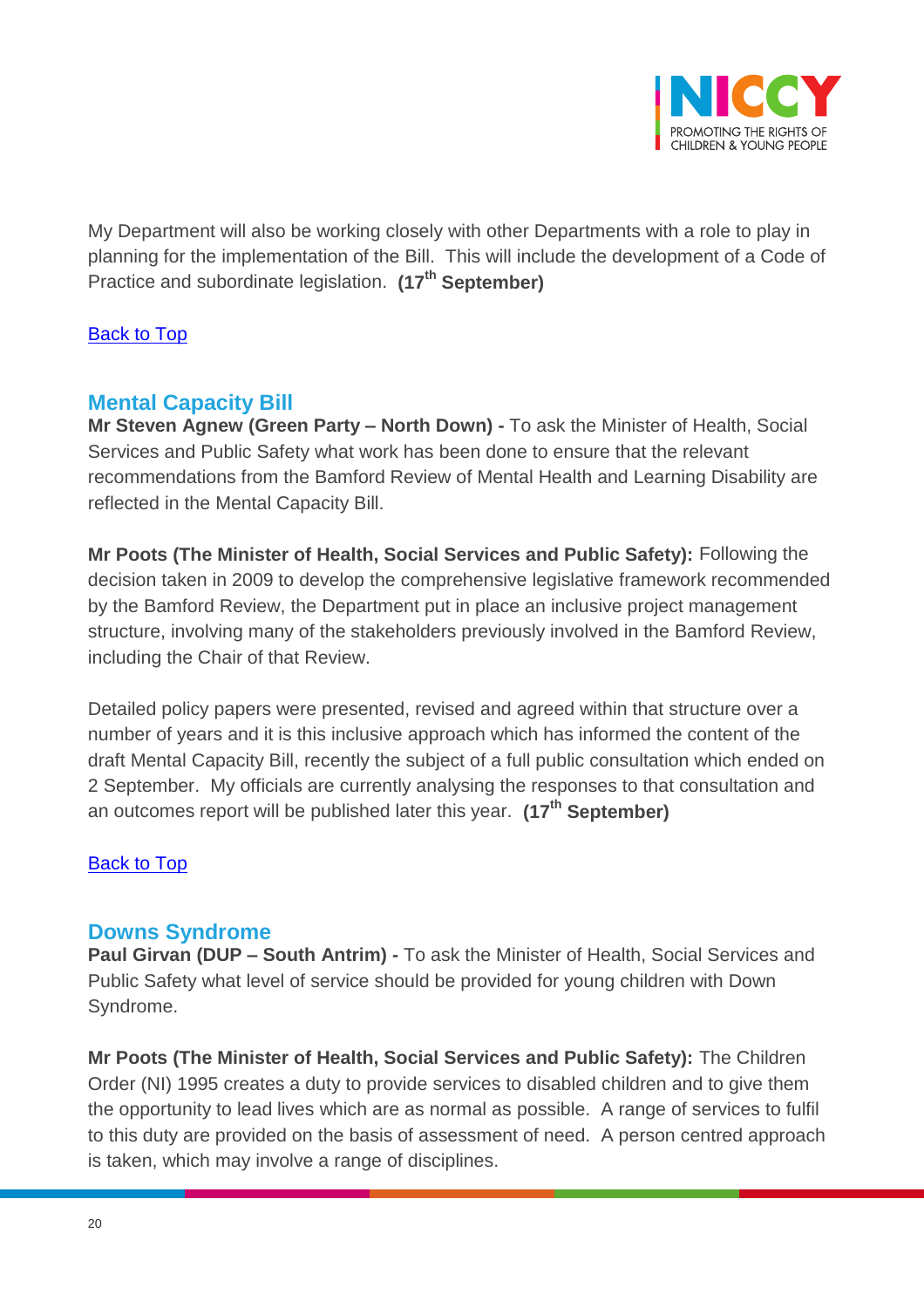

Down Syndrome, while recognised as primarily a learning disability, may also reflect a number of other diagnoses associated with the condition which may be more significant in terms of impact such as: visual; hearing; or cardiac defects. Services may be provided from a range of disciplines, for example, paediatrics, speech and language, occupational therapy and family support. Many of these services work in conjunction with other services such as Early Years provision, Pre-school Education, Education and Library Board provision, and Community or Voluntary services.

Information on disability services and services accessible to families who have a child with disability can be found on the Family Support NI website. **(18th September)**

#### [Back to Top](#page-0-0)

#### <span id="page-20-0"></span>**Autism: In-patients**

**Mr Steven Agnew (Green Party – North Down) -** To ask the Minister of Health, Social Services and Public Safety what consideration has been given to providing residential or inpatient care to young people with autism who are prone to violent episodes and are not manageable in the home environment.

#### **Mr Poots (The Minister of Health, Social Services and Public Safety):** The

There are currently two specialist residential units in Northern Ireland, the Iveagh Centre which focuses on the needs of children with Learning Disability, who display challenging behaviour, and the regional in-patient unit at Beechcroft, which supports children and young people with a range of mental illnesses and emotional health and well-being needs.

Children with autism and their families can access support provided by the Trusts through the disability services, and/or community and voluntary sector providers.

The focus of all intervention in relation to children, including children with autism, is supporting children within their families. Central to any intervention is the requirement to provide a person centred and effective assessment of need. **(18th September)**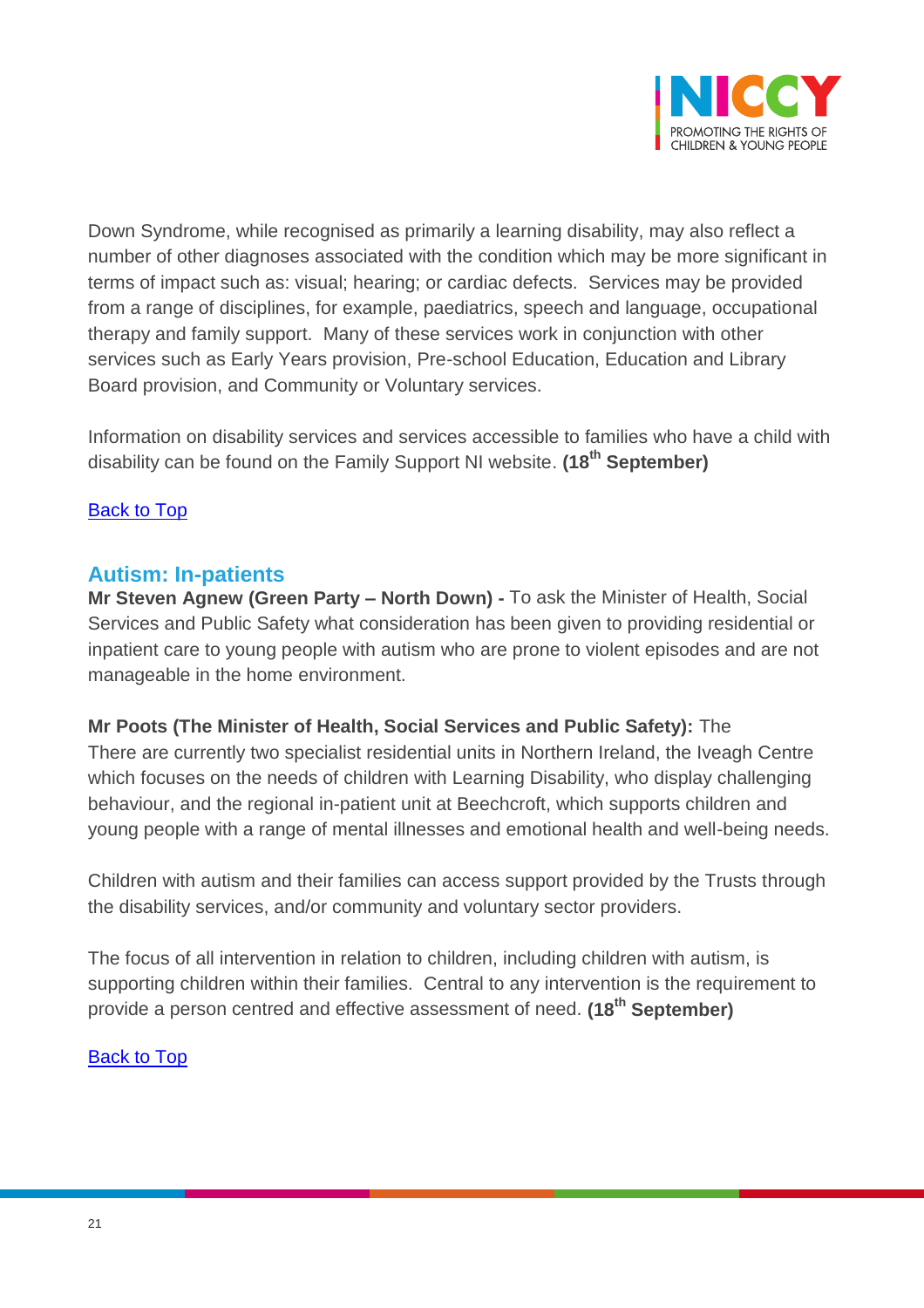

## <span id="page-21-0"></span>**Autism: In-patients**

**Mr Steven Agnew (Green Party – North Down) -** To ask the Minister of Health, Social Services and Public Safety, in the absence of residential or inpatient care for people with autism who are prone to violent episodes, what options are available to families who cannot manage their child's aggression in the home.

**Mr Poots (The Minister of Health, Social Services and Public Safety):** There are currently two specialist residential units in Northern Ireland, the Iveagh Centre which focuses on the needs of children with Learning Disability, who display challenging behaviour, and the regional in-patient unit at Beechcroft, which supports children and young people with a range of mental illnesses and emotional health and well-being needs. Children with autism and their families can access support provided by the Trusts through the disability services, and/or community and voluntary sector providers.

The focus of all intervention in relation to children, including children with autism, is supporting children within their families. Central to any intervention is the requirement to provide a person centred and effective assessment of need. **(18th September)**

## [Back to Top](#page-0-0)

## <span id="page-21-1"></span>**Speech and Language Therapy**

**Mr Paul Girvan (DUP – South Antrim) -** To ask the Minister of Health, Social Services and Public Safety to detail the provision for Speech and Language Therapy, including Makaton Signing, within the Northern Health and Social Care Trust; and the age groups covered by this provision.

## **Mr Poots (The Minister of Health, Social Services and Public Safety): Annex A**

**Speech and Language Therapy Provision– Northern Health and Social Care Trust** Speech and Language Therapists (SLTs) are the lead experts regarding communication and swallowing disorders. They lead on the assessment, differential diagnosis, intervention with and management of individuals with communication and/or swallowing disorders. SLTs aim to help each individual achieve their optimum level of communication. They work closely with families/carers and other professionals. SLTs have a leading role in training others to support people with communication difficulties and in developing environments which support good communication.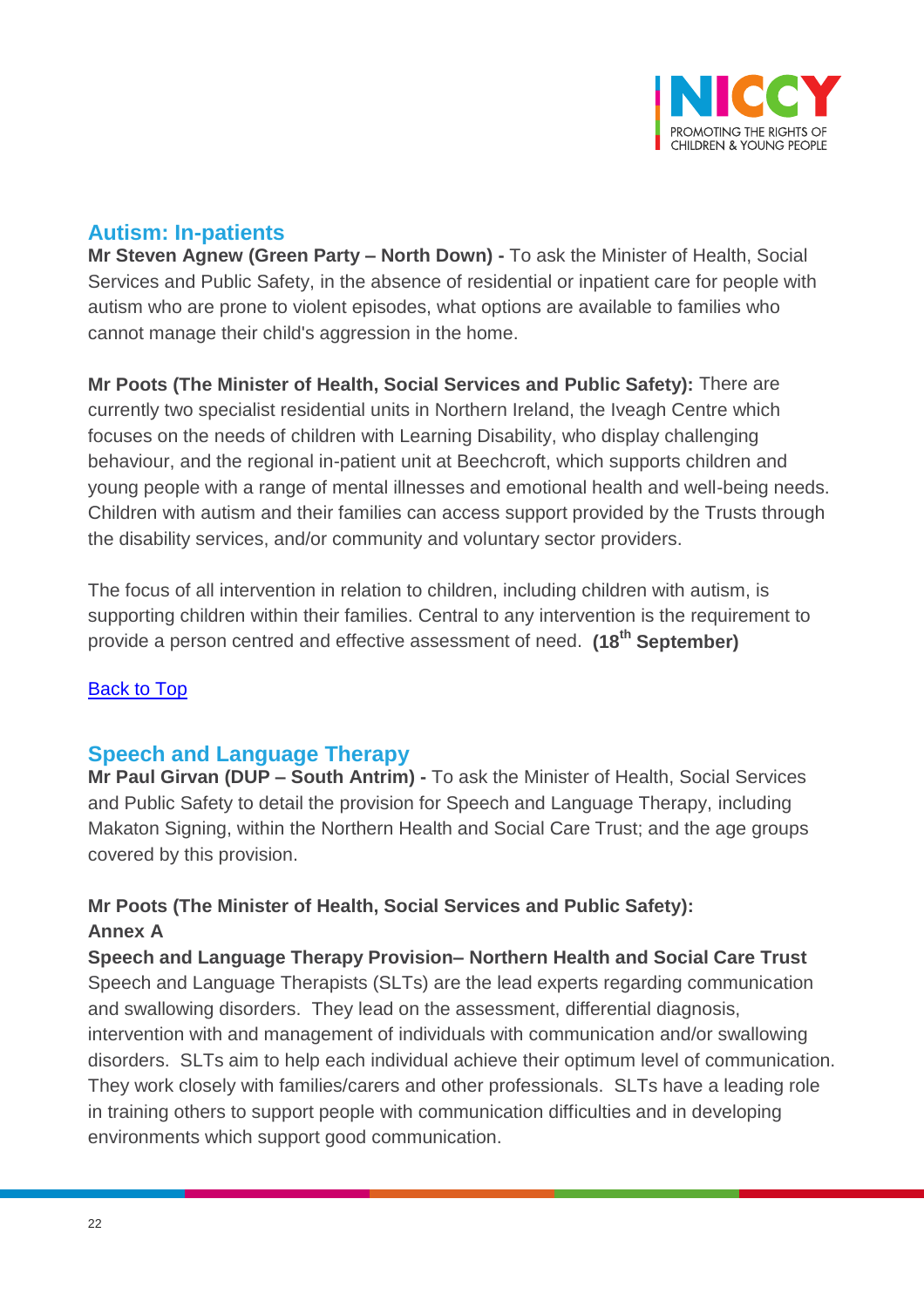

#### **The Role of the SLT**

The SLT works with children and adults who have communication and/or eating or drinking difficulties. This includes: -

- Spending time talking to families and carers to find out the specific communication needs of their family member and the impact of the communication difficulty on everyday life.
- Assessing the individual's communication ability. This assessment may occur in a variety of settings, for example, at home, clinic or school.
- Deciding if therapy/support is appropriate at this time and discussing these decisions with the individual and his/her family.
- Where therapy/support is appropriate, working jointly with the individual and where appropriate, family and carers to devise agreed goals and discussing who is best to deliver this support.
- Working with other professionals and members of the multidisciplinary team involved in an individual's care.
- Introducing other modes of communication, for example, the use of objects, pictures and signing, communication aids, if appropriate.
- Providing family and carers with the skills they need to support the family member's communication.
- Evaluating the outcome of the intervention programme to determine if speech and language therapy has made a difference and if further therapy is required.

Speech and Language Therapy support may include: -

- Advice and information.
- Training for family/carers.
- Group therapy.
- Individual therapy.
- Home/school programmes supporting the individual.
- Training of other professionals.

For children and adults experiencing difficulties with eating, drinking or feeding (dysphagia) the SLT will support them by: -

- Carrying out a detailed assessment of his/her eating, drinking and swallowing skills at home and where appropriate other settings, e.g. school/nursing home.
- Offering guidance to ensure safe eating and drinking, using appropriate strategies that promote safe and adequate nutritional support.
- Working with other members of the multidisciplinary team involved.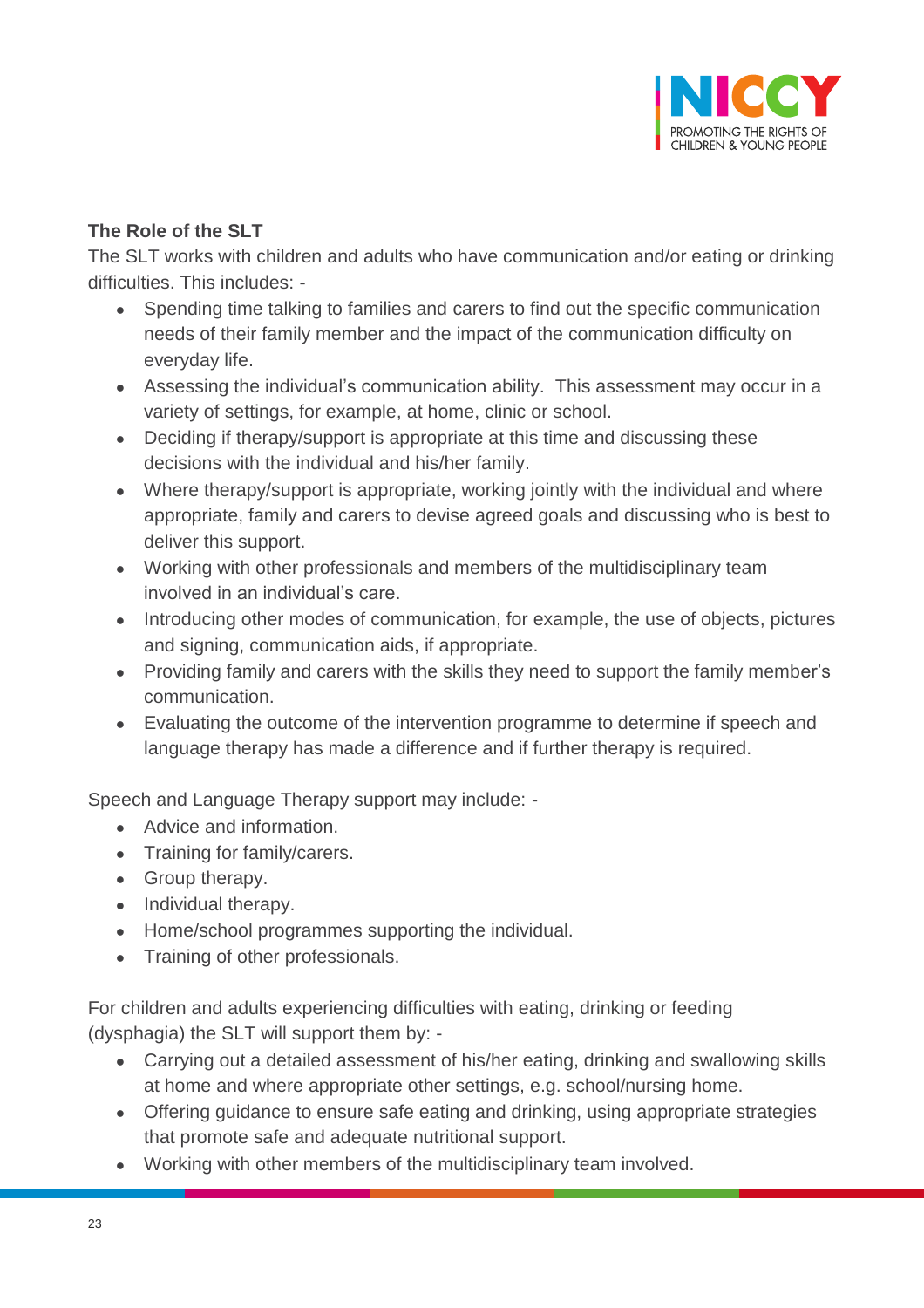

#### **Who do SLTs support?**

SLTs work with: -

Babies with feeding and swallowing difficulties

Children with: -

- Mild, moderate and severe learning difficulties.
- Physical difficulties.
- Language delay.
- Specific language impairment.
- Specific difficulties in producing sounds.
- Hearing impairment.
- Cleft palate.
- Stammering.
- Autism.
- Voice disorders.

#### Adults with: -

- Communication or eating and swallowing disorders following neurological impairments and degenerative conditions including stroke, head injury and Parkinson's Disease.
- Head, neck or throat cancer.
- Voice problems.
- Learning difficulties.
- Stammering.

#### **Where do SLTs work?**

Speech and Language Therapy Services are provided in: -

- Community clinics.
- Hospital wards.
- Outpatient departments.
- Special schools and units.
- Adult centres.
- Nursing and residential homes.
- Day centres.
- Child development centres.
- Sure Start Schemes and Larne Parental Project.
- Community Rehabilitation and Stroke Services.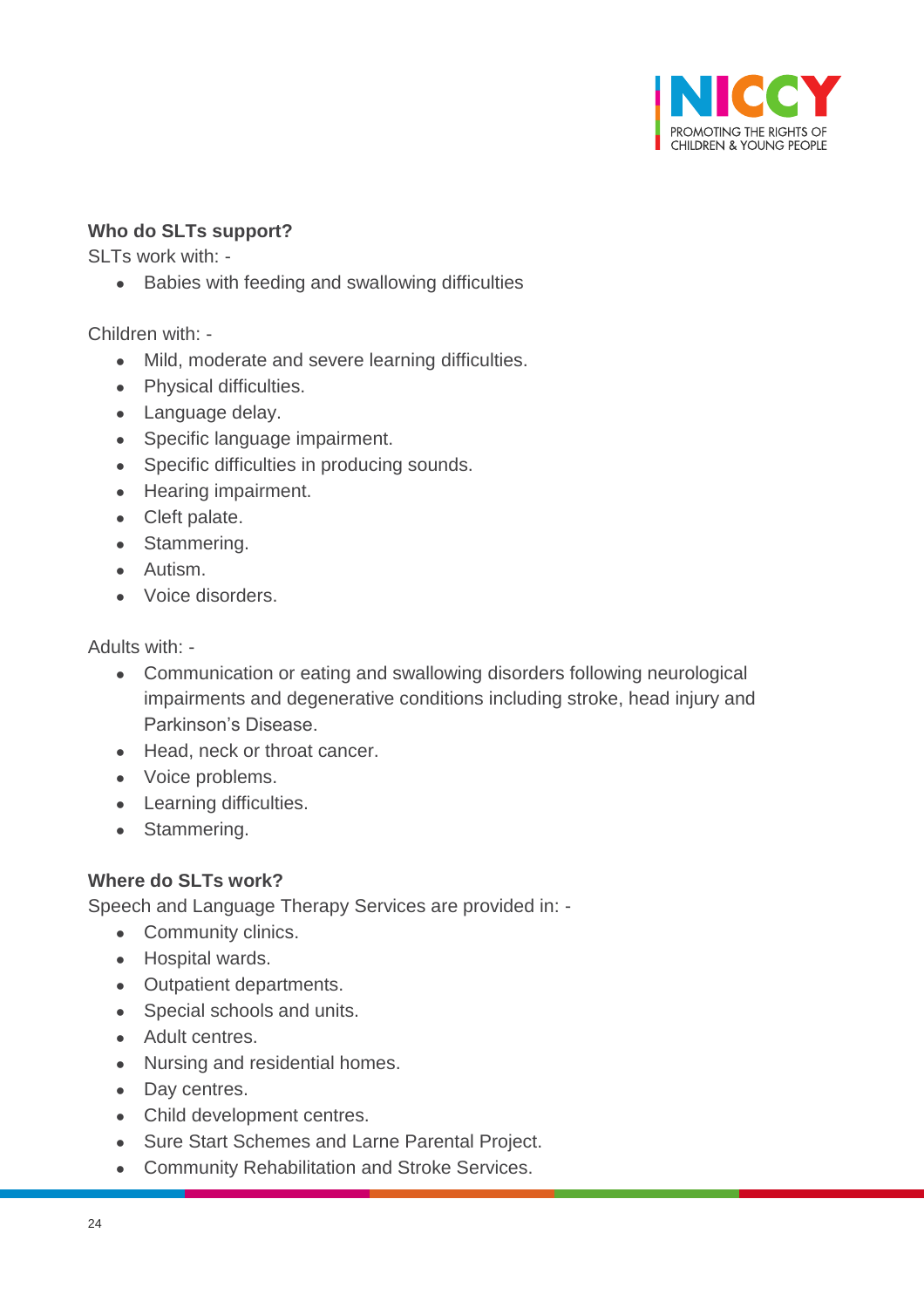

- Clients' homes.
- Multi disciplinary support teams to schools.

#### **2. Makaton Signing**

Makaton is available in the Northern Health and Social Care Trust from infanthood (through baby sign) and further Makaton support is available to children, of all ages, and their environment.

Training is provided to parents and in education settings as and when required as part of a total communication package. Makaton is available to adults as specific needs are indentified and addressed. **(18th September)**

#### [Back to Top](#page-0-0)

## <span id="page-24-0"></span>**Independent Inquiry into Child Sexual Exploitation**

**Ms Maeve McLaughlin (Sinn Féin – Foyle) -** To ask the Minister of Health, Social Services and Public Safety for an update on the Independent Inquiry into Child Sexual Exploitation in Northern Ireland.

**Mr Poots (The Minister of Health, Social Services and Public Safety):** Professor Kathleen Marshall is leading the Independent Inquiry into CSE in Northern Ireland. The Inquiry is being undertaken in phases and started with a Call for Evidence, which closed in March 2014. The Inquiry Team has sought the views and experiences of children and young people, their parents and communities through a parallel strand of engagement and a number of stakeholder events, with both the statutory and voluntary sector, took place in early June 2014. The purpose of the events was to inform stakeholders about initial findings and key messages from the Call for Evidence and engagement to date.

In its second phase the Inquiry held both oral hearings and a programme of engagements with key organisations in the health and social care, criminal justice and education sectors. A further stakeholder event, for both statutory and voluntary sectors, took place on 10 September 2014. It is expected that the Independent Inquiry will conclude and report in November 2014. **(18th September)**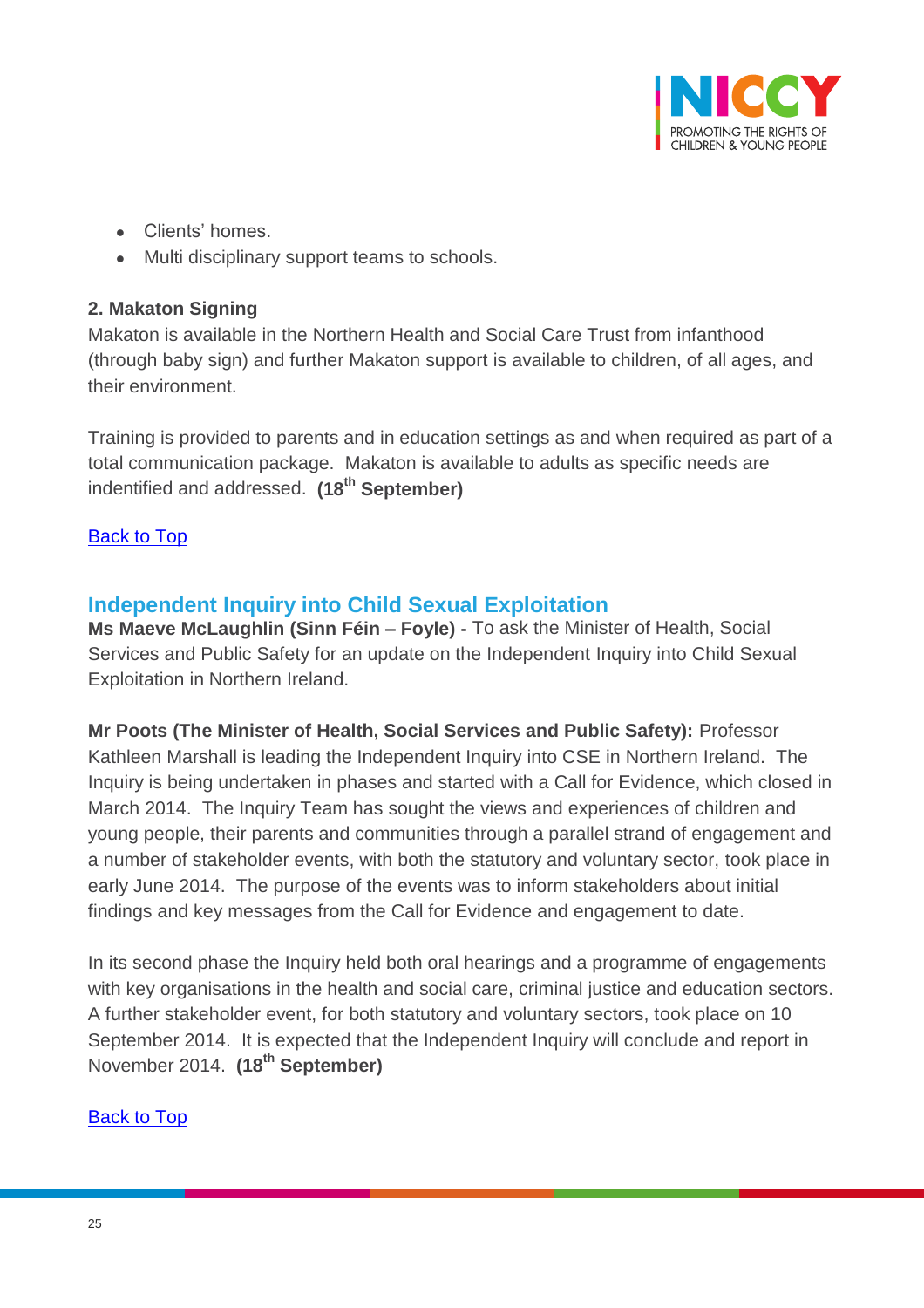

# <span id="page-25-0"></span>**Autism: Services**

**Mr Steven Agnew (Green Party – North Down) -** To ask the Minister of Health, Social Services and Public Safety what consideration he has given to extending legislation concerning learning disability to include children with autism at the moderate or high functioning end of the spectrum in order to widen the services which they can access.

**Mr Poots (The Minister of Health, Social Services and Public Safety):** There is no legislation which sets out specific services to be provided to children with a learning disability or other individual disability or condition. Access to health and social care services generally is determined by assessment of an individual's needs. There is no automatic link between children on the autistic spectrum and those with learning disability, although ASD and learning disability may co-occur in some instances.

The Autism Act (NI) 2011 however, provided for the development of the crossdepartmental Autism Strategy (2013-2020) and Action Plan (2013-2016). This Strategy and Action Plan provides for the improvement in services and support for *all* people with autism and their families and carers. **(18th September)**

## [Back to Top](#page-0-0)

## <span id="page-25-1"></span>**Foster Care**

**Ms Claire Sugden (Independent – East Londonderry) -** To ask the Minister of Health, Social Services and Public Safety to detail the number of children who have been placed in foster care in

- (i) Northern Ireland; and
- (ii) East Londonderry, in each of the last three years.

**Mr Poots (The Minister of Health, Social Services and Public Safety):** Figures on the number of Looked After Children placed in foster care are not available by Constituency. The lowest geographical output available is at Health and Social Care (HSC) Trust area. As the East Londonderry constituency falls within both the Western and Northern HSC Trust areas, figures on the number of children who were placed in foster care have been provided for both Trusts.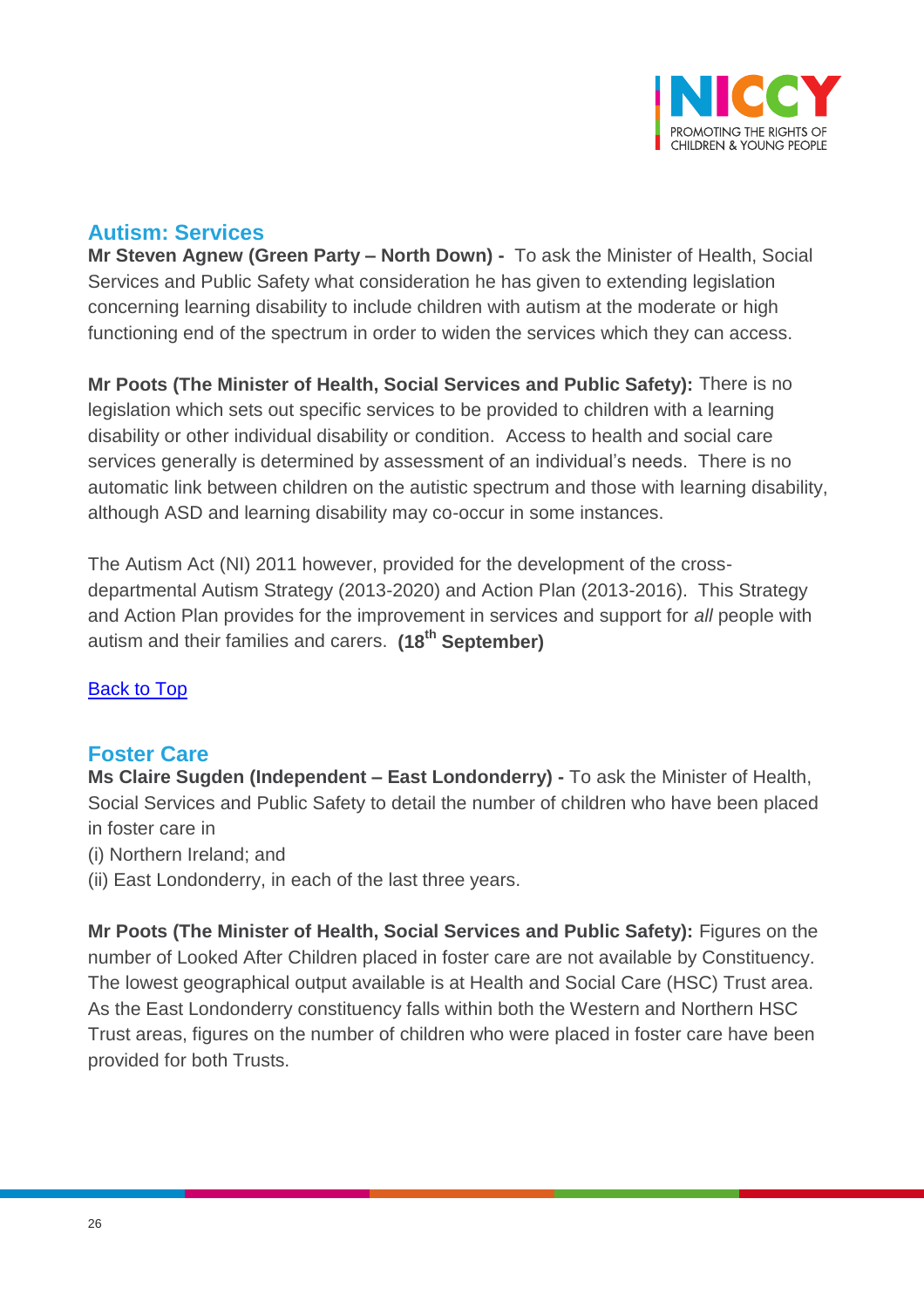

**Table 1: Children Placed in Foster Care in the Northern HSC Trust, the Western HSC Trust and Northern Ireland at 31 March (2011 – 2013)**

| Area                  | 2011                                         | 2012                                         | 2013                                         |  |
|-----------------------|----------------------------------------------|----------------------------------------------|----------------------------------------------|--|
|                       | No. Children Placed in<br><b>Foster Care</b> | No. Children Placed in<br><b>Foster Care</b> | No. Children Placed in<br><b>Foster Care</b> |  |
| Northern HSC<br>Trust | 426                                          | 447                                          | 510                                          |  |
| Western HSC<br>Trust  | 291                                          | 325                                          | 350                                          |  |
| Northern<br>Ireland   | 1,862                                        | 1,946                                        | 2,112                                        |  |

Source: Health and Social Care Board Delegated Statutory Functions Returns **(19th September)**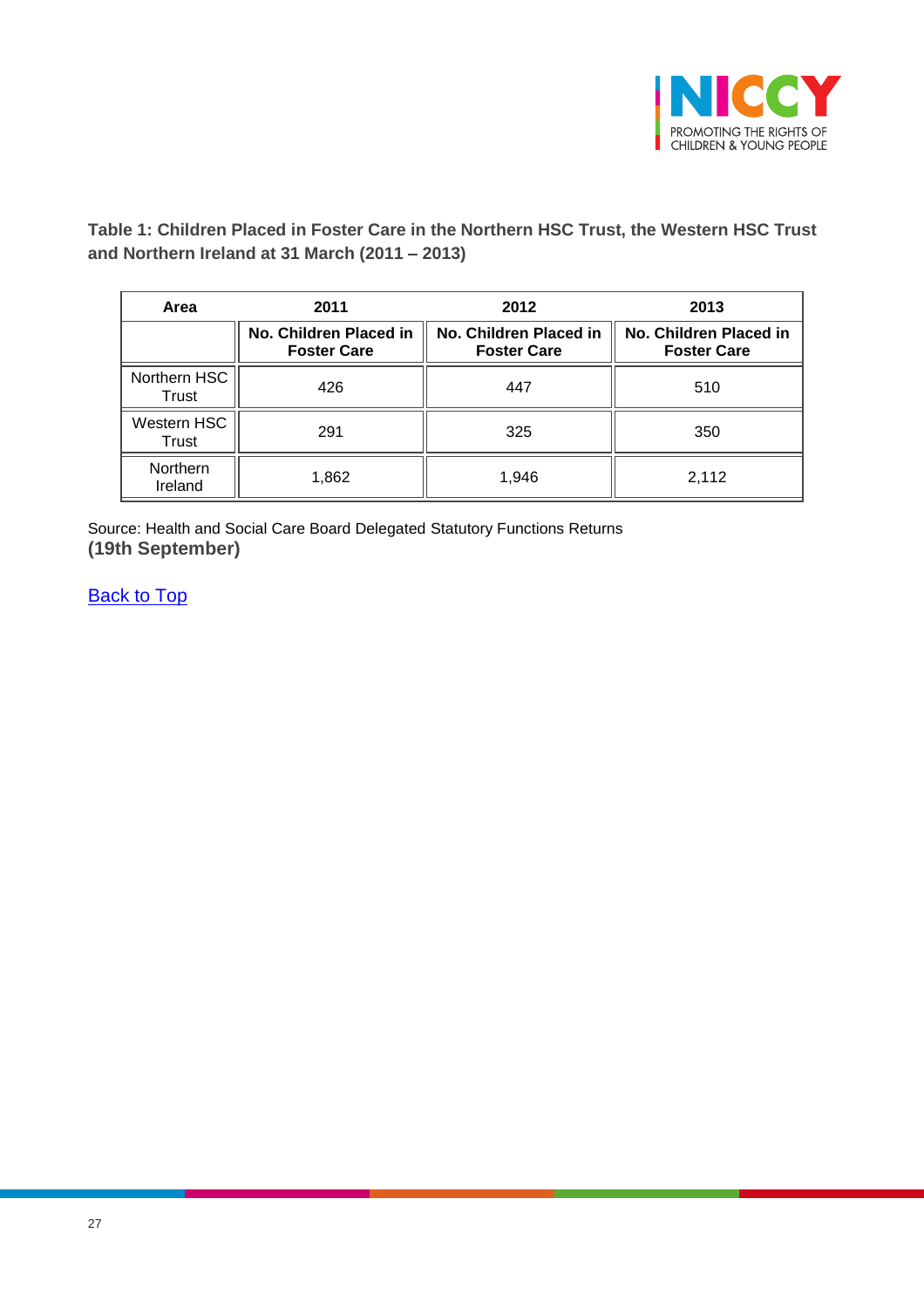

# **Department of Regional Development**

## <span id="page-27-0"></span>**Sustainable Modes of Travel**

**Mrs Judith Cochrane (ALL - East Belfast***)* - To ask the Minister for Regional Development for an update on the Programme for Government 2011-15 target to invest in and promote more sustainable modes of travel and create the conditions to facilitate at least 36 per cent of primary school pupils and 22 per cent of secondary school pupils to walk or cycle to school as their main mode of transport by 2015.

**Mr Kennedy:** The Department remains on target to meet its PfG commitment of investing over £500m to promote sustainable modes of travel in the budget period up to the end of this financial year. The savings the Department is expected to make following the finalisation of the June monitoring round has had an impact this year but the Department still expects to achieve this target over the budget period. It is, however, not possible to speculate at this time on the impact that the imposition of any further savings may have on this target following the outcome of the October monitoring.

In relation to the PfG commitment for active school travel, the Department, along with the Public Health Agency, continues to fund Sustrans to promote cycling and walking within schools as part of the Active Schools Travel Initiative. The Initiative will deliver a programme of cycling and walking skills to 180 schools across Northern Ireland over the next three years at a cost of £1.2million. The programme will work with parents and teachers to support schools to develop a culture of active travel. It is important any child cycling or walking to school has the necessary skills to enable them to walk or cycle safely. My Department needs to invest in delivering the necessary vital skills required to enable pupils to travel actively and safely. The Active School Travel Initiative will go some way to creating the conditions to facilitate children actively travelling to school.

At present my Department is not in a position to report on the trend on children walking and cycling to school as the baseline data for year one has just been compiled. A report on the active travel participation of those schools that took part in the Initiative is expected later in the autumn. My Department will also seek to draw on information within the Travel Survey of Northern Ireland to assess active travel to school over all of Northern Ireland. **(9th September)**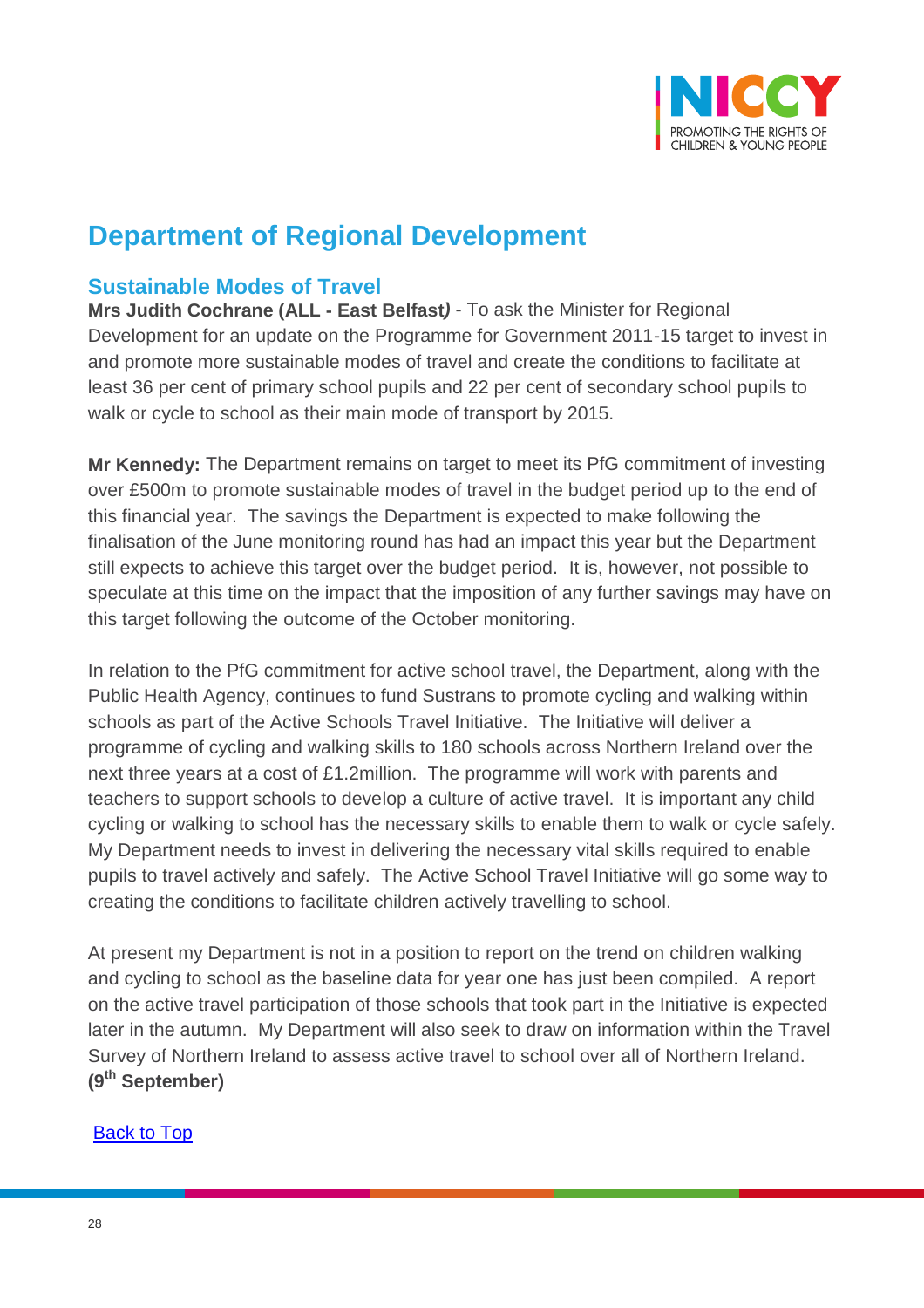

# **Department for Social Development**

## <span id="page-28-0"></span>**Welfare Reform**

**Ms Rosaleen McCorley (Sinn Féin - West Belfast) -** To ask the Minister for Social Development, in relation to Welfare Reform, why he has not adopted the same position as the DUP in Westminster.

**Mr McCausland:** Unlike Sinn Fein, my DUP colleagues fought in the House of Commons to ensure that Welfare Reform did not negatively impact the people of Northern Ireland. Since the Bill was passed in Westminster, I have worked hard with the support of my DUP colleagues to secure flexibilities for Northern Ireland to protect the most vulnerable in our society. **(9 th September)**

#### **[Back to Top](#page-0-0)**

## <span id="page-28-1"></span>**Welfare Reform**

**Dr Alasdair McDonnell (SDLP - South Belfast) -** To ask the Minister for Social Development whether his Department has made an assessment of the impact of the proposed Welfare Reform measures on a constituency basis and across all recipient groups.

**Mr McCausland:** Protecting the vulnerable is a key priority and at the very core of reforming the welfare system. I have developed a package of measures which will not only help simplify the social security system but more importantly it will involve measures which protect the most vulnerable in our society.

Part of developing this package of measures and ensuring it protects the most vulnerable, involved making an assessment of the impact of the proposed Welfare Reform measures across all benefit recipient groups. There was no previous assessments made into the effect changes to the welfare system would have on all recipient groups in Northern Ireland and, given my objective to protect the vulnerable I commissioned detailed analysis by Departmental statisticians. Assessments were not carried out on a constituency basis but they were measured across all recipient groups in Northern Ireland.

The research included examining the Personal Independence Payment, Employment and Support Allowance, Universal Credit, Benefit Cap and changes to Housing Support.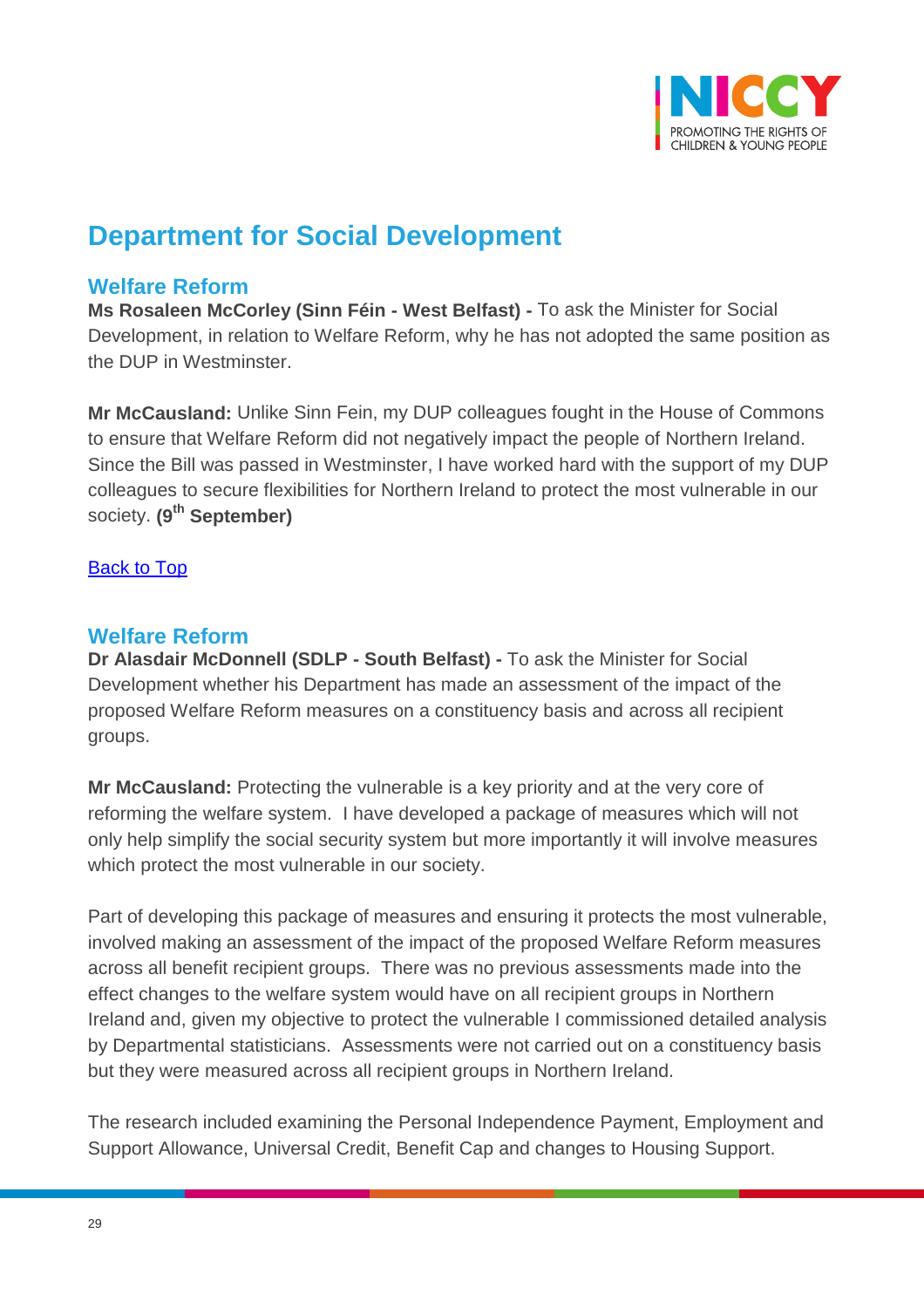

This research then allowed me to develop a package of measures including a series of flexibilities and transitional protections to ameliorate the more negative aspects of the reform of the welfare system and ensure the vulnerable are protected. The research meant the flexibilities were designed to meet the needs of the people in Northern Ireland and these flexibilities include making payments to both parties in the household instead of a single payment, making payments twice a month instead of a monthly payment, and the direct payment of housing costs to landlords. **(9th September)**

[Back to Top](#page-0-0)

## <span id="page-29-0"></span>**Budget Cuts**

**Mr George Robinson (DUP East Londonderry) -** To ask the Minister for Social Development what cuts will be made to his budget as a result of the lack of agreement on Welfare Reform.

**Mr McCausland:** As a result of the intransigence of some around the Executive table, Northern Ireland Departments will be hit with a Welfare Reform penalty of £87m this year, rising to £114m next year.

The scale of cuts to be applied to individual Departments will be for the Finance Minister to agree in conjunction with Executive colleagues. This will be dependent on the level of reduced requirements and/or pressures identified in the upcoming October monitoring round, in tandem with other Executive commitments.

As a result of June monitoring, my Department's budget was cut by some £13.5m (2.1%). Current indications are that a further 2.3% (£16m) will need to be taken from budgets in October to meet the Welfare Reform penalties. This cut will be confirmed as part of the October Monitoring process. In total therefore I am facing a reduction of at least £29m in my budget.

There is no doubt that the failure to implement Welfare Reform is impacting on the most vulnerable in society, who will bear the burden of any reduction in my Department's services that will result. I am still considering the options available to me and I will clearly want to do everything I can to avoid reductions in frontline services.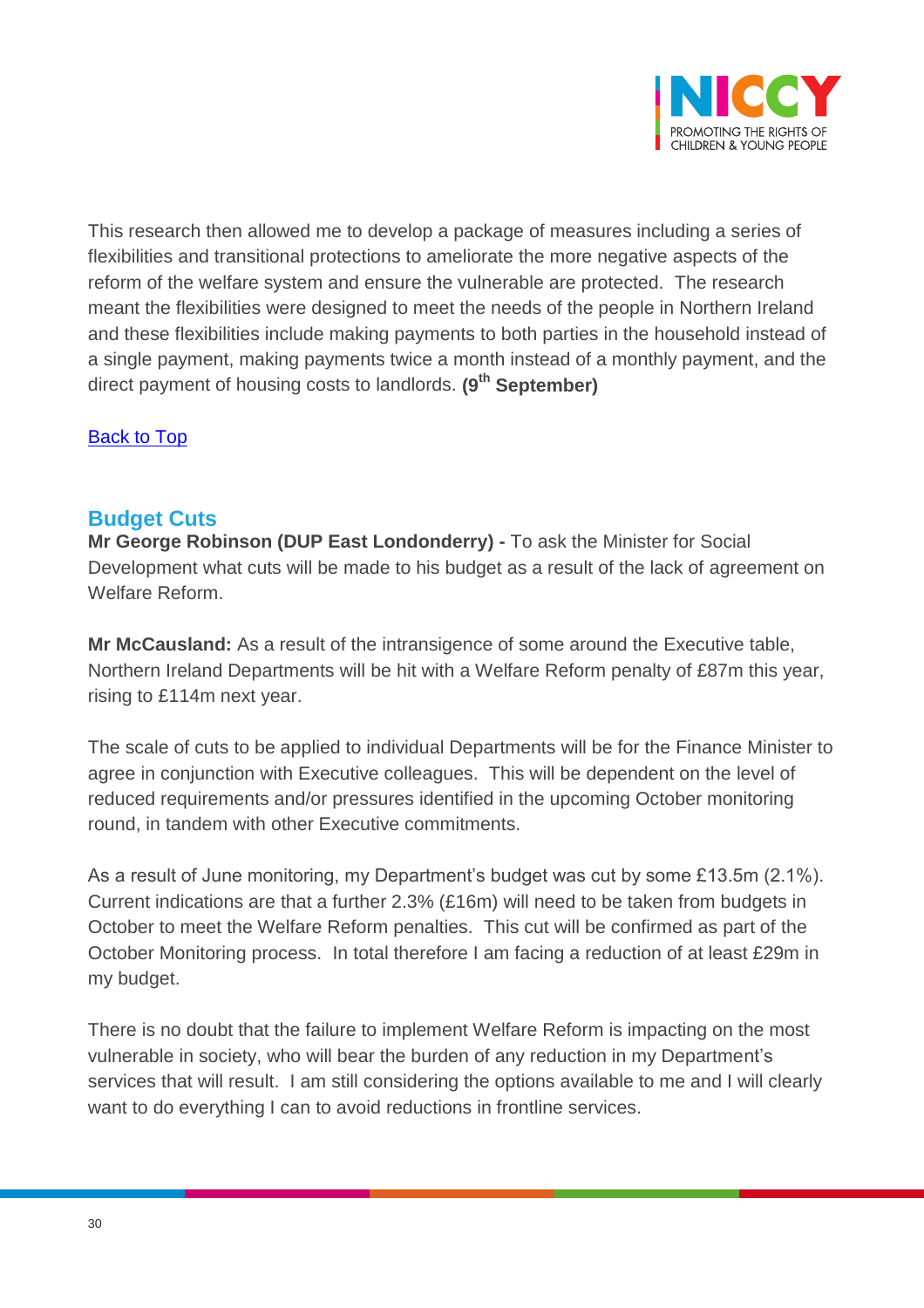

In the absence of agreement on Welfare Reform, these constraints are expected to not only continue, but to worsen as we move into 2015/16. The consequence will undoubtedly be further cuts to vital services and could mean potentially severe cuts to the Housing Executive direct grant provision, the potential for significant increases in Housing Executive Rents, longer waiting times for Housing maintenance repairs because the maintenance budget has had to be slashed, potential job losses across the Department, cuts in Neighbourhood Renewal funding and cuts to voluntary and community work. DSD provides a range of services to vulnerable groups across Northern Ireland and it will be some of the most vulnerable in our society who bear the brunt of these cuts. **(11th September)** 

#### [Back to Top](#page-0-0)

#### <span id="page-30-0"></span>**Poverty**

**Mr Barry McElduff (Sinn Féin - West Tyrone) -** To ask the Minister for Social Development to detail his Department's definition of poverty, including children living in poverty; and how many families and children are living in poverty in West Tyrone.

**Mr McCausland:** The Child Poverty Act 2010 sets out four measures of poverty for the United Kingdom. The four measures are Relative Poverty, Absolute Poverty, Combined Low Income and Material Deprivation Poverty and Persistent Poverty.

My Department reports on three of these measures of poverty, Relative Poverty, Absolute Poverty and Combined Low Income and Material Deprivation Poverty for Northern Ireland using data collected in the Family Resources Survey (FRS). These three measures of poverty can be defined as follows:

- **Relative Poverty:** An individual is considered to be in relative poverty if they are living in a household with a net equivalised income below 60% of United Kingdom median income in the year in question.
- **Absolute Poverty:** An individual is considered to be in absolute poverty if they are living in a household with a net equivalised income below 60% of the (inflation adjusted) median income in 2010/11. This is a measure of whether those in the lowest income households are seeing their incomes rise in line with inflation.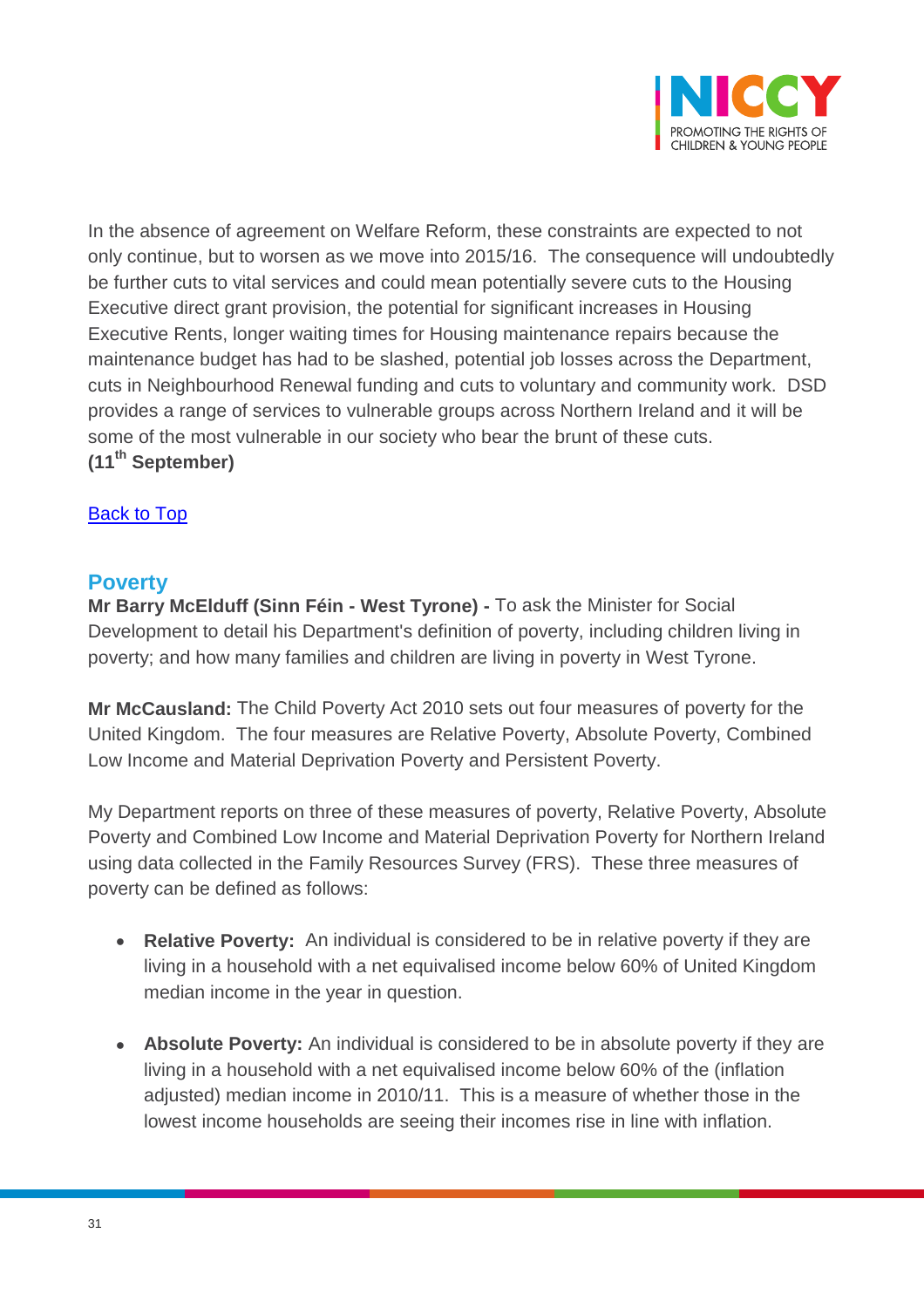

 **Combined Low Income and Material Deprivation Poverty:** An individual is considered to be in poverty if they are living in a household with a net equivalised income below 70% of United Kingdom median income and has a material deprivation score of 25 or more reflected by enforced lack of goods and services.

The most up-to-date statistics available for West Tyrone, for the period 2009-12, are as follows:

- 21% of individuals were living in relative poverty before housing costs
- 27% of children were living in relative poverty before housing costs
- 20% of individuals were living in absolute poverty before housing costs
- 26% of children were living in absolute poverty before housing costs

The figures quoted above are based on a 3 year average for the period 2009-10 to 2011- 12 due to small sample size in West Tyrone.

On the combined Low Income and Material Deprivation measure the size of the sample is too small to provide analysis for West Tyrone. Due to a methodological change to combined Low Income and Material Deprivation measure in 2010-11 a 3 year average cannot be used to compensate for the small sample in West Tyrone, as the data for each individual year is not directly comparable.

**(11th September)**